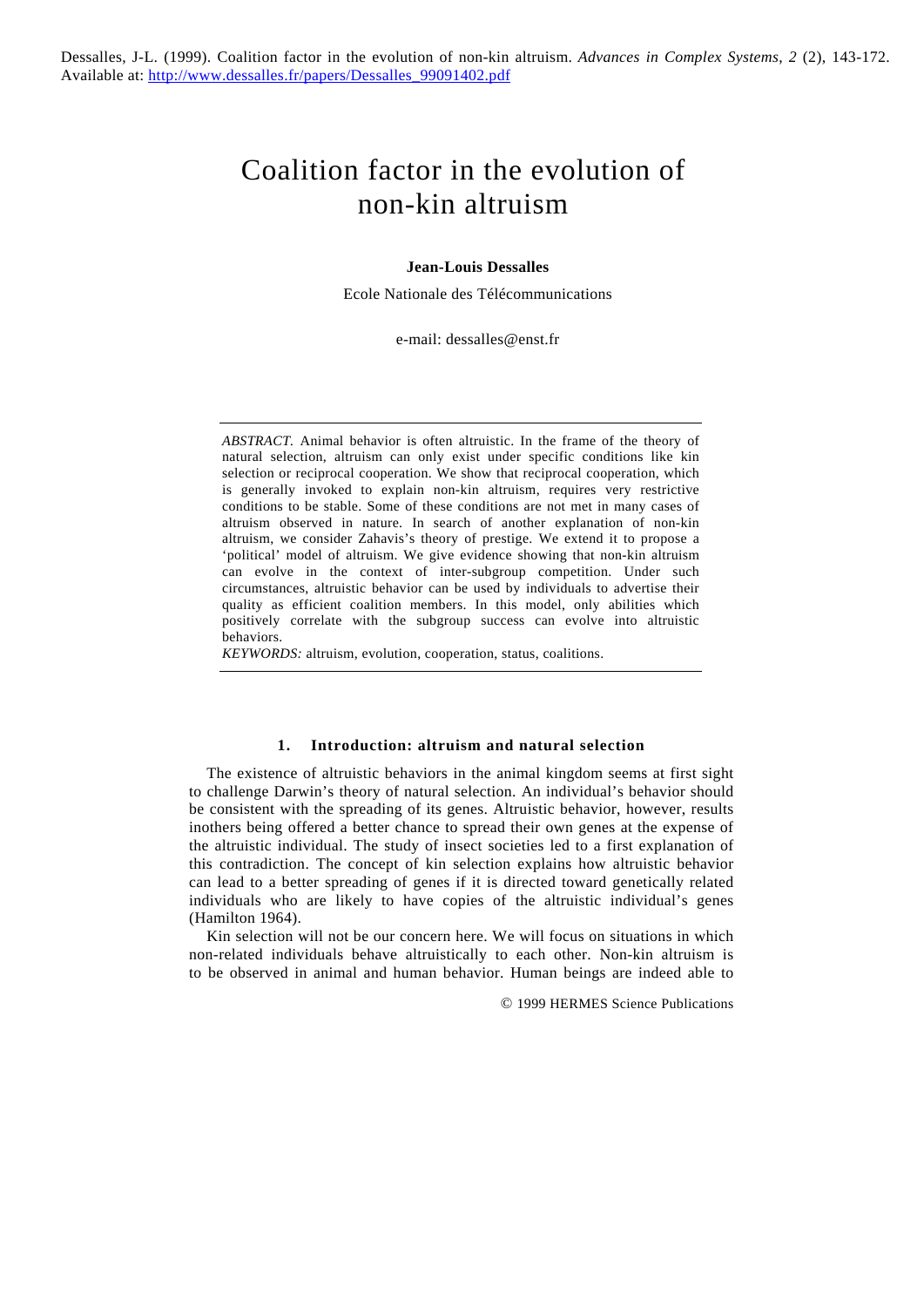bring significant help to each other well beyond the family context. If we accept that such abilities have a biological basis, then they require a Darwinian account that makes them compatible with the principles of natural selection.

There has been much debate on how to know whether non-kin altruism could be explained in terms of group selection or of 'preservation' of species (Williams 1966, Wilson and Sober 1994). Such explanations must avoid an obvious flaw: within the group, both altruistic and non-altruistic individuals benefit from collective advantages induced by altruistic acts. Altruistic behavior, as soon as it involves a cost, should thus disappear in the process of within-group selection. As a consequence, genuine group selection of altruistic traits can only exist in very specific situations in which (1) individual success is strongly related to intergroup competition and (2) the variability of reproductive success within the group is relatively small (Jones 1996, Dessalles 1996). Unfortunately, non-kin altruism can be found in cases where these requirements are not met, especially in the case of human evolution (Palmer *et al.* 1996).

We are traditionally left with one single explanation of such non-kin altruistic behavior. It would be based on reciprocation (Trivers 1971). The basic idea is that since it is often profitable for two individuals to cooperate, what appears as altruism is in fact one half of a cooperative transaction. If A gives  $G_I$  to B and bears the cost  $C_1$ , the behavior seems altruistic, but if B spends  $C_2$  to return  $G_2$  to A, both participants benefit from the transaction as soon as  $G_2 - C_1 > 0$  and  $G_1 - C_2$  $> 0$ . The main problem with cooperative behavior, however, is that it is sensitive to defection. Since A and B's acts are most often not simultaneous, B may be tempted not to reciprocate in order to gain  $G_1$  in full, which causes A not to get  $G_2$ . Cooperative behavior can only evolve together with a cheating detection device that allows cooperative individuals to check the partner's willingness to play the game according to the rules.

Amotz Zahavi recently proposed a new explanation of some form of altruistic behavior (Zahavi 1995; Zahavi and Zahavi 1997). His field observations, while supporting reciprocal altruism at first sight, reveal facts that are incompatible with it. For instance babblers, a species of small birds, show strange behaviors: they literally compete to be altruistic. According to Zahavi, altruistic individuals are rewarded by gaining 'prestige'.

In this paper, we compare these two alternative explanations of non-kin altruism: reciprocal cooperation and Zahavi's theory of prestige. We designed models of both phenomena so that they could be easily compared on a theoretical basis and through computer simulations. In Section 2, we show that reciprocal altruism can be evolutionary stable and may create a selection pressure towards cooperation, but that very specific conditions are required for this to happen. Since such requirements are very restrictive, we consider Zahavi's model as an alternative in Section 3. We show, by means of computer simulations, that a straightforward implementation of Zahavi's theory of prestige cannot account for the evolution of altruism among non-related individuals. In Section 4, we show how the introduction of a *coalition factor* in Zahavi's model leads to a sound scenario of the evolution of non-kin altruism. We will develop what we call a 'political' model of altruism, in which the role of altruistic behavior is to advertise an ability which is useful in inter-coalition competition.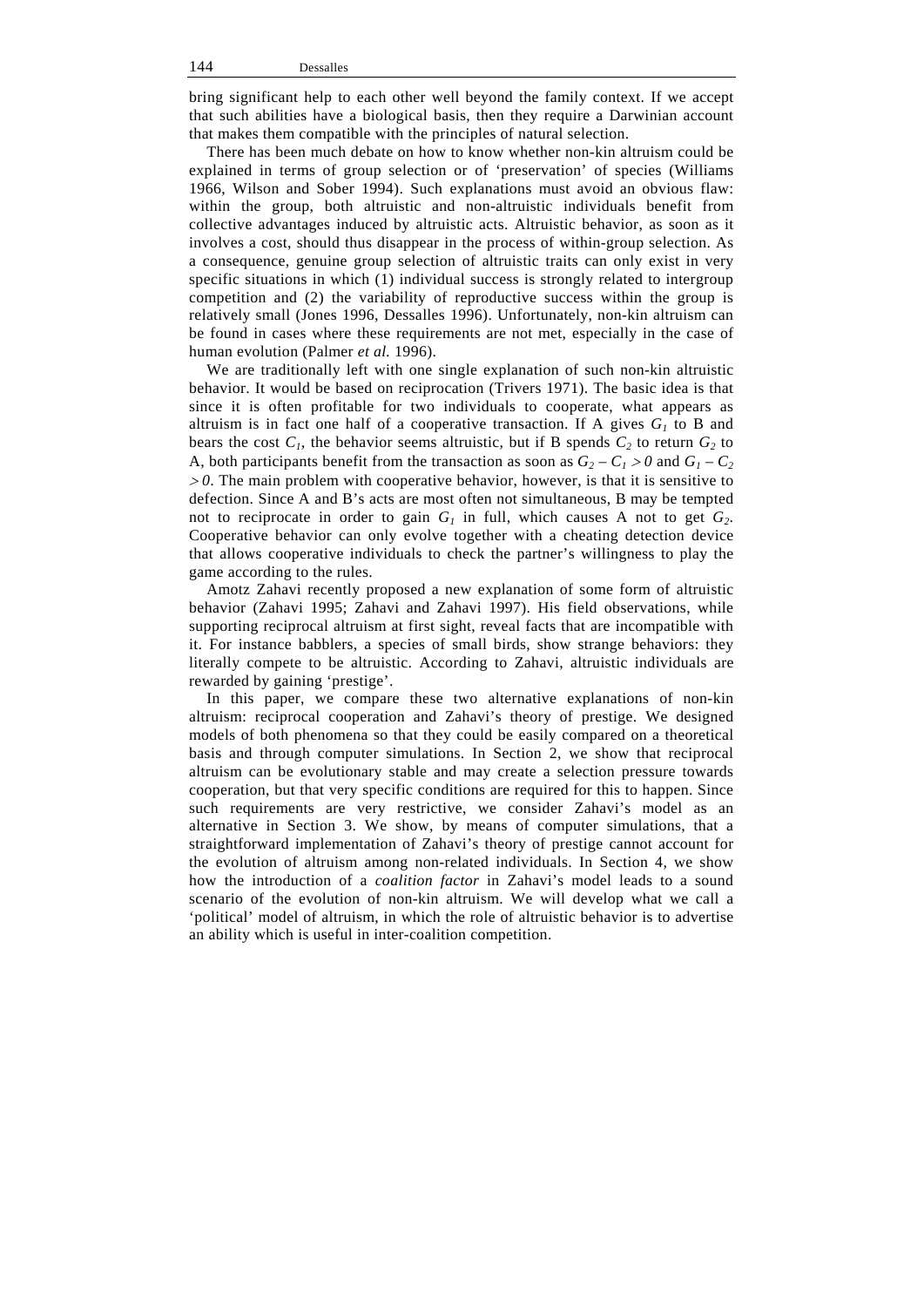# **2. Altruism as cooperation**

Biological altruism is a complex issue. Living beings are involved in ecological contexts which include other individuals of the same species and of different species. Many random events of various importance perturb inter-individual interactions and modify their consequences. Altruistic behaviors themselves are never simple: they are performed under specific conditions and may take various forms when analyzed in sufficient detail. However, any sound understanding of the genetic mechanisms that allow altruism to exist in nature requires that we make drastic simplifications. The computational models described in this paper implement versions of altruism which may appear as simplistic from a biological perspective. Nevertheless, they prove useful to isolate relevant determinants of altruism. Moreover, they put constraints on what biological accounts can be: they cannot include mechanisms that are proven unsound by computer simulations.

## 2.1. THE EVOLUTION OF COOPERATION

Determining the exact conditions that make cooperation possible is a crucial issue, both in social sciences like economics and in evolutionary biology. It has been the object of an extended literature. The problem for an agent of choosing between being cooperative or uncooperative crucially depends on others' strategies. The stability of strategies in the long term is thus problematic (Axelrod and Hamilton 1981; Axelrod 1984). Most models designed for the study of cooperation strategies are based on an iterated version of the prisoner's dilemma (IPD). Individuals are randomly or systematically chosen to play a cooperative two-part game, in which both partners decide to be either cooperative or uncooperative. Individuals are supposed to be cognitive agents, endowed with enough memory to keep track of their previous encounters with specific individuals. This allows complex strategies to develop in a multi-agent context. However, simple strategies like the classical *tit-for-tat* (TFT) were shown to be quite successful in the long run in the absence of noise (Axelrod 1984).

TFT is not systematically cooperative. Its first move with an unknown partner is cooperative, but then TFT adopts the same attitude as its opponent's last move. TFT can thus be very unfriendly toward uncooperative opponents. When noise is present, *i.e.*, when moves can be misunderstood, several TFTs can be uncooperative to each other. In such an unpredictable environment, without further restriction, cooperation does not emerge. Many attempts have been made to find specific contexts in which cooperation appears and remains stable. One of them is to put agents in a space in such a way that neighbors are more likely to interact. In such situations, defecting strategies may prove to be less successful than cooperative ones (Axelrod 1984:158; Ferriere and Michod 1996; Nakamaru *et al.*  1997).

Classical implementations of IPD have three characteristics: (i) agents merely accumulate points, until the tournament is over; (ii) pairs of players in each iteration are randomly chosen; (iii) the behavior of each agent is adapted to its opponent's past behavior. However, this standard approach to the study of cooperation is not universal. Some models are more biologically inspired than (i) and make use of genetic algorithms: strategies reproduce or die according to their success. This allows us to use simulation to understand biological cooperative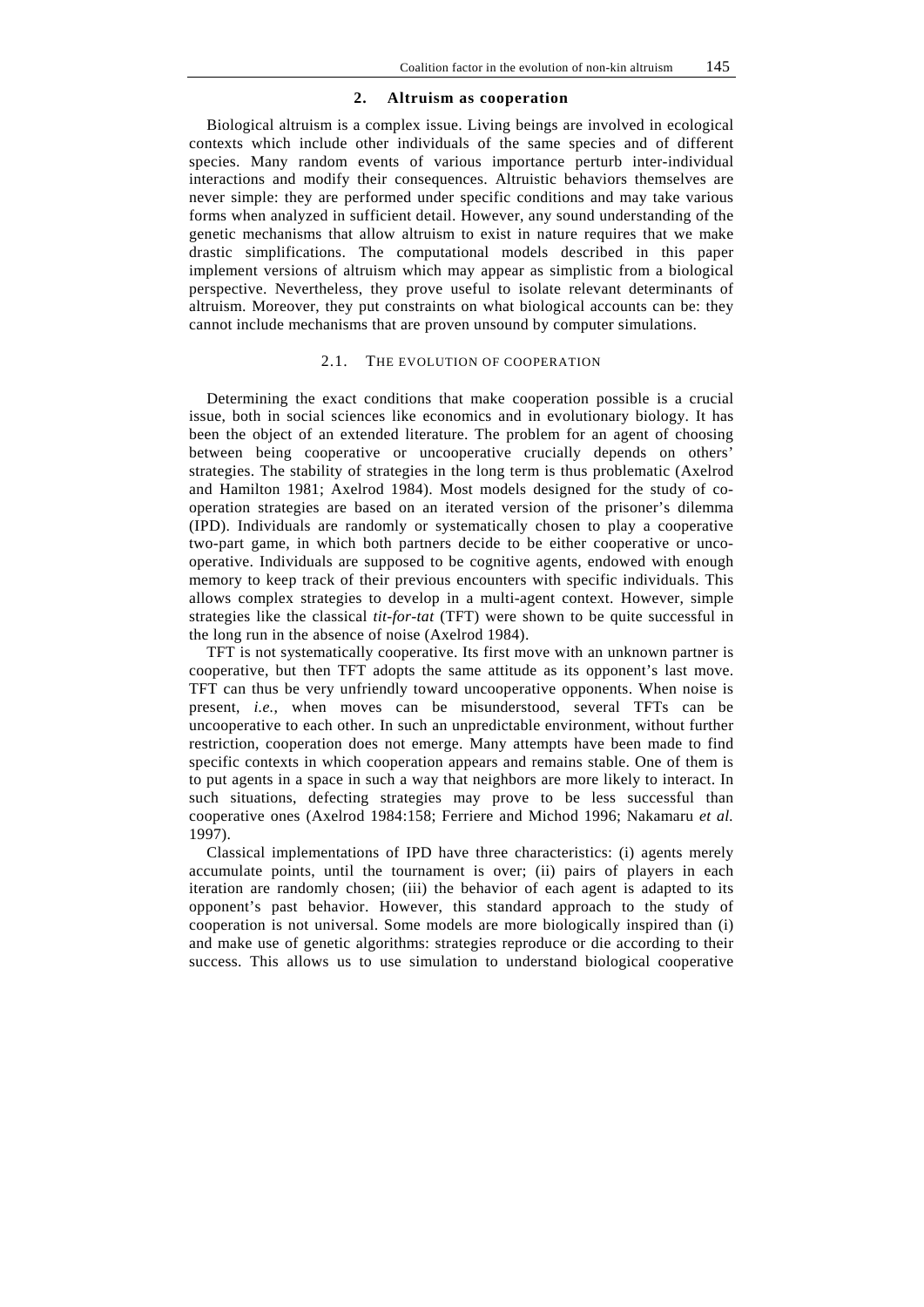behaviors (Key and Aiello, in press). Some studies depart from (ii) by distinguishing an 'assortative' phase, during which partners choose each other, from the cooperative game itself (Dugatkin 1997, Cooper and Wallace 1998). In most models, the probability that partners separate does not depend on their cooperation. In (Peck 1993), however, individuals may break unprofitable partnerships. Property (iii) seems to be essential. However, it presupposes that agents are sophisticated enough to keep track of past encounters with specific individuals and to make non-trivial computations before making their decision, using concepts like reward, deception and retaliation. Some studies of IPD (*e.g.*, Ferriere and Michod 1996; Peck 1993) consider only simple and systematic strategies like 'always defect' and TFT. The problem is then to find conditions that allow TFT to survive or to invade the population. Some studies (*e.g.*, Frean 1996) consider simple strategies, but these strategies depend on gradual parameters.

Our purpose in this paper is not to study cooperation *per se*, but to investigate the conditions under which it can emerge and remain evolutionary stable. Our own model thus departs from properties (i)-(iii): we adopt a genetic algorithm implementation, partners choose each other up to some point, and only basic cooperation is available to them. We opted for radical versions of these three options. Our implementation of genetic algorithms is biologically inspired: the population is structured in groups, mating and interactions take place within the group, individuals are generated through conventional crossover between the binary genomes of their parents, they are characterized by their age, their vitality, and they may undergo random accidents. Partnership is flexible: agents may leave their usual partner if they meet a more responsive individual. Lastly, cooperative strategies are simpler than in most implementations. All agents have basically the same behavior: they offer vitality points to the partner, at their own expense, and the partner responds by giving a fraction of these points in return, at its own expense too. Thus the initiator controls the stake, while the respondent controls the cooperation. These behaviors are stereotyped, but gradual. Bids and responses are controlled by genetic coefficients which may take various values (typically 256). Our aim is not only to check whether cooperation is evolutionary stable, it is also to determine which cooperation level does emerge. The gradual set of strategies serves the latter purpose.

Since individual strategies are genetically determined in our simulation, agents cannot adopt even simple strategies like TFT, since they cannot change their investment when the partner is unresponsive. However, as soon as they are involved in a more profitable interaction, they may break partnership and designate the new individual as their preferred partner. In classical implementations, strategies are flexible, while partnership is either random or fixed. Our model is characterized by fixed strategies and flexible partnership. The main reason for making these choices is simplicity: complex cooperative strategies are unlikely to evolve from scratch. There must be some simple precursors which play a scaffolding role. These precursors must be proven evolutionary stable for more complex strategies to be imaginable.

# 2.2. A GENETIC MODEL OF COOPERATION

The characteristics of our model, which are detailed below, require minimal cognitive abilities: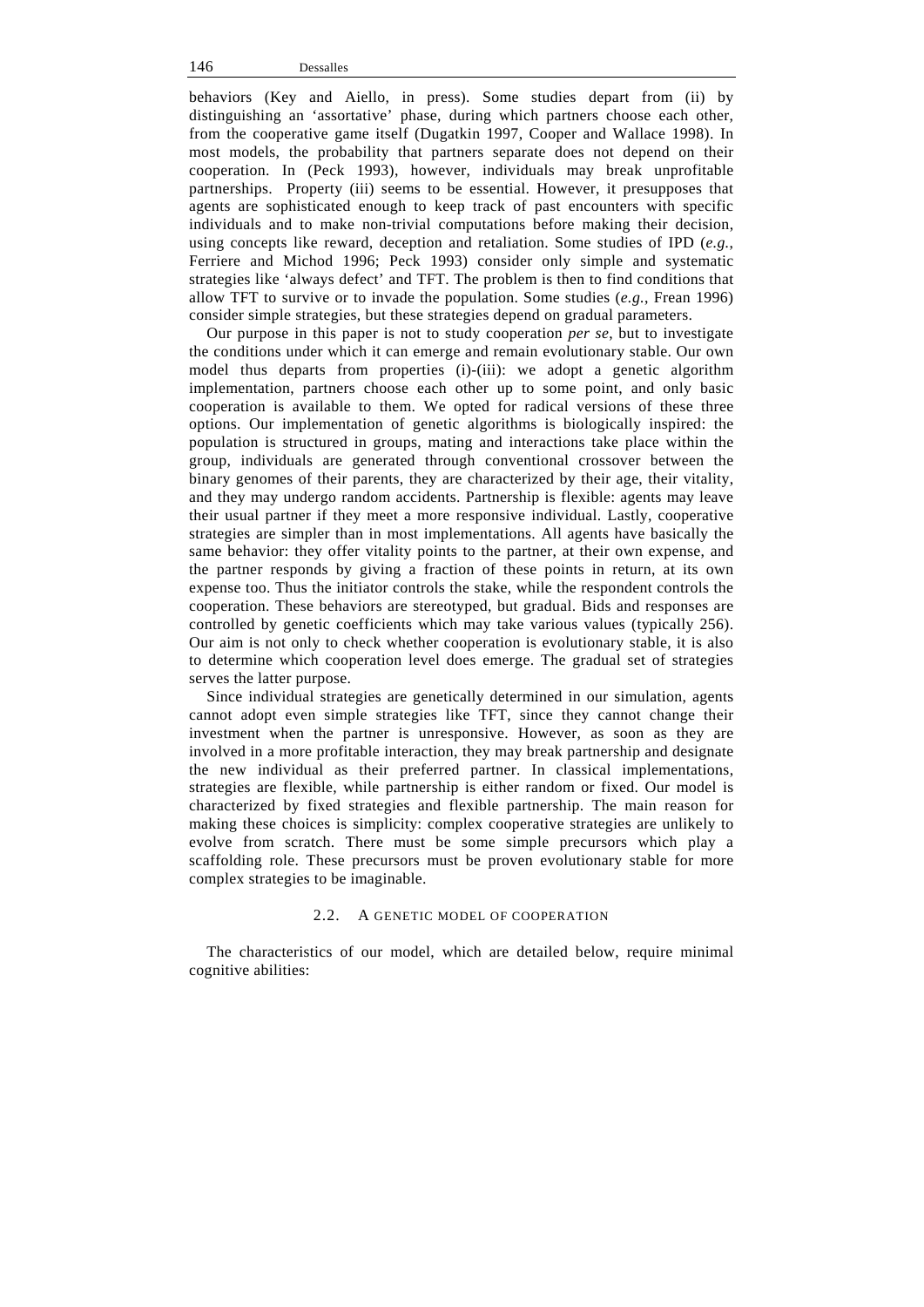- *Interactions*: Each agent initiates several interactions each 'year', with individuals of the same group. The partner returns a fraction (possibly bigger than *1*) of the amount received. All agents in turn play the first part with some partners. Cooperation, *i.e.*, the amount returned by the second player, is proportional to the initial gift of the first player. Costs supported by both players are also gradual, proportional to what they give.
- *Individuals*: Agents' strategies are genetically fixed. A fixed number of bits (from *2* to *32*) is devoted to the definition of two characteristic parameters: (1) a coefficient  $g_1$  affecting the amount of 'life points' given by the agent when playing first; (2) a coefficient  $g_2$  determining the cooperative attitude when the agent is in a situation of playing the second move. When an agent A gives *Gg1An* to B, it receives  $Rg_{2B}g_{1A}n$  in return. *G* and *R* are constants, and *n* is a noise modulation. Since  $g_1$  and  $g_2$  are coded with several bits (in all simulations presented here, we used the conventional binary code for integers), both strategies are gradual, *i.e.*, there is a spectrum of different possible strategies in the population. Agents reproduce as usual in genetic algorithms (Goldberg 1989; Dessalles 1996), so that an offspring's strategy is a hybrid resulting from a crossover between the genomes defining its parents' strategies.
- *Groups*: The population is structured in semi-permeable groups. Games are played within groups. Reproduction also takes place between members of the same group. Each 'year', a fixed proportion of the population migrates, moving randomly to other groups. Groups have a maximal size, beyond which they split. This structuring in groups allows us to study the evolution of local cooperation.
- *Partnership*: Individuals have limited bookkeeping capabilities: they remember a characteristic of the most cooperative agent previously encountered during the 'year'. This characteristic is a four digit label, randomly assigned to individuals at birth (there are thus potentially  $I_0^4$  different labels). For each cooperative game, candidates for playing the partner role are randomly chosen within the group until the memorized characteristic is recognized or until the procedure stops. If the group is small enough, there is thus a good probability that the preferred partner will be selected. The selection procedure is however quite noisy: with some probability, it may be prematurely stopped, thus offering an unexpected partner.

This model implements a gradual version of cooperation. The question is now whether such a system evolves toward cooperation, and what level this cooperation may reach. One can determine actual profits made by agents when playing the first or the second move (here  $g_l$  is relative to the first individual and  $g_2$  to the second one):

| Initiator's profit:  | $g_{1}n(Rg_{2}-C_{1})$ |
|----------------------|------------------------|
| Respondent's profit: | $g_1n(G-C_2g_2)$       |

with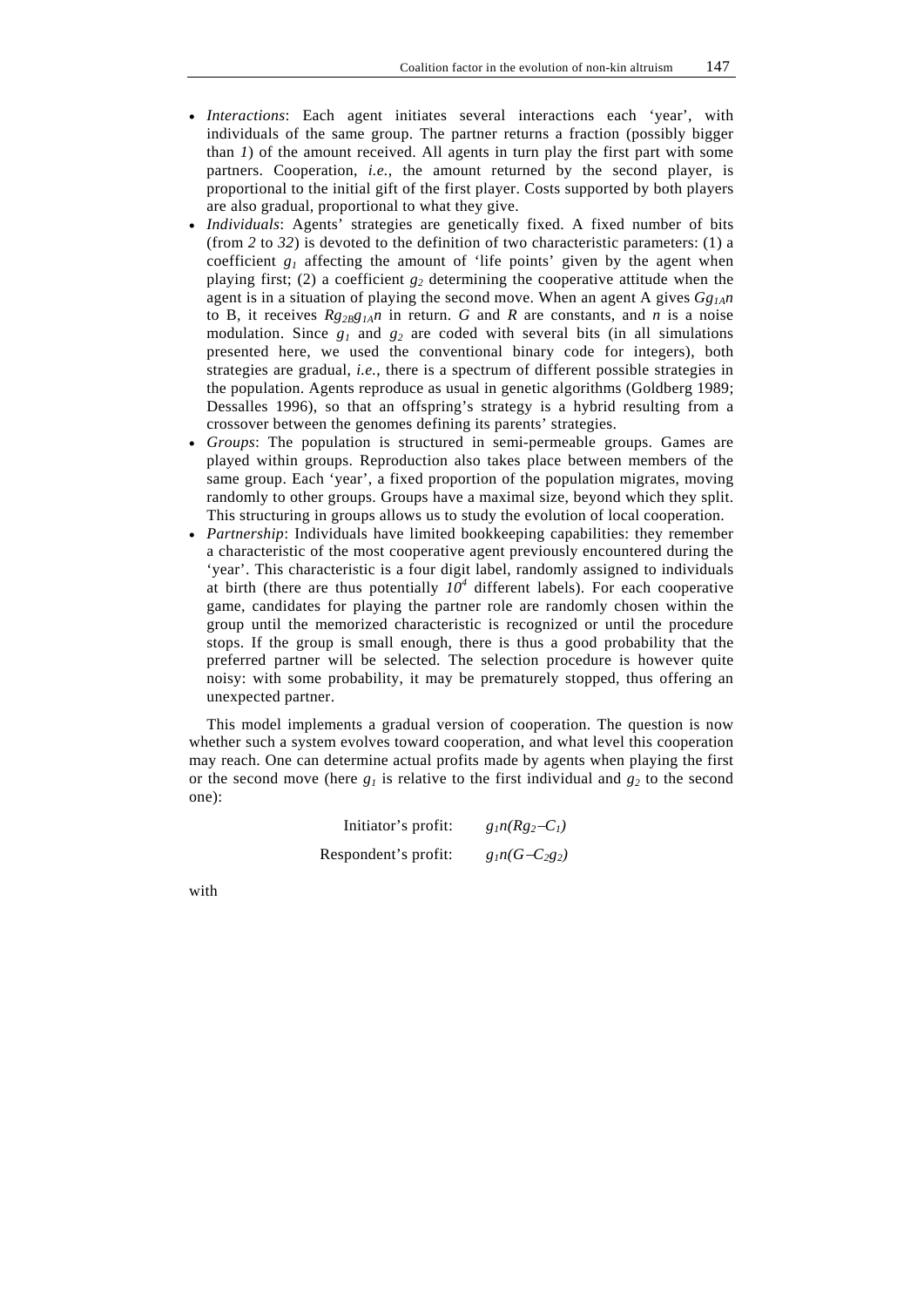- *G* : coefficient for the computation of the initial gift (in 'life points') (constant)
- *R* : coefficient for the computation of the reward (constant)
- $g_1$ : coefficient, between 0 and 1, affecting the initial gift (genetically determined)
- *g2* : coefficient, between *0* and *1*, affecting the reward (genetically determined)
- $C_1$ : coefficient for the computation of the initiator's cost (constant)
- $C_2$ : coefficient for the computation of the respondent's cost (constant)
- *n* : noise modulation (mean *1*).

Average profits are easy to compute in an unstructured population, where individuals have a small probability of finding their 'preferred' partner. There is no correlation between  $g_1$  and  $g_2$  in the preceding expressions, since they concern different individuals. Expected profits are:

$$
Initiator's expected profit: \tNg1 (Rg2m - C1) \t(2.1)
$$

Respondent's expected profit: 
$$
NPg_{lm}(G - C_2g_2) s
$$
 (2.2)

where  $g_{lm}$  and  $g_{2m}$  stand for the average value of  $g_l$  and  $g_2$  in the population. Rigorously, the individual considered is not included in the computation of the mean. When necessary, we will indicate this by inserting primes: *g'1m* and *g'2m*. *N* is the number of interactions initiated by one individual each year. *s* is the probability of an individual being chosen as partner, and *P* is the group size. *NPs* is the expected number of interactions where a given individual plays the respondent's role. In a large group,  $s=1/P$ , since the partner choice is nearly random. We see that under such circumstances,  $g_2$  will evolve to be as small as possible, since small *g2* make bigger profits. As a consequence, *g1* will tend to be small too, in order to minimize the first player's loss. Cooperation does not exist there.

Things are different when interactions take place within groups and when first players are offered the possibility of remembering their best partner. If we take this notion of preferred partner into account, the probability for a given agent of being selected as respondent in an interaction is no longer a constant *s*. Each initiator, through its encounters, realizes a limited sampling of the group, remembering the best value of  $g_2n$ . The probability for a given individual to be chosen as favorite partner depends on the rank of its own  $g_2$  in the  $g_2n$ distribution. Applying Markov's inequality, the probability that another individual characterized by  $g'_2$  is preferred can be majored:  $Prob(g'_2n' > g_2n) = Prob(g'_2n'n >$  $g_2$ )  $\leq$  *g'*<sub>2m</sub>/*g*<sub>2</sub>. We see that when  $g_2/g'_{2m}$  is high enough, the individual is likely to be selected. Under certain restrictive assumptions, the probability of being selected can be approximated as a function of  $g_2/g'_{2m}$ . If  $F(g_2)$  is the cumulative distribution of probability of  $g_2$ n, then  $1-F(g_2)$  gives the probability of picking an individual which is more responsive than an individual endowed with  $g_2$ . The precise form of *F* depends on experimental settings. Thanks to the presence of the noise *n*, however, we expect  $F$  to be a spread out (increasing) function, typically an elongated sigmoid. A rough linear approximation of *F* would give  $F(g_2) \approx g_2/2g_{2m}$ , where the average  $g_{2m}$  is taken as the median:  $F(g_{2m})=1/2$ . For the sake of simplicity, we will consider accordingly that the probability of being respondent, which depends on  $g_2$  through *F*, can be written as a function  $s(g_2/g_{2m})$  of the relative value of *g2*. As we will see, this approximation will not affect the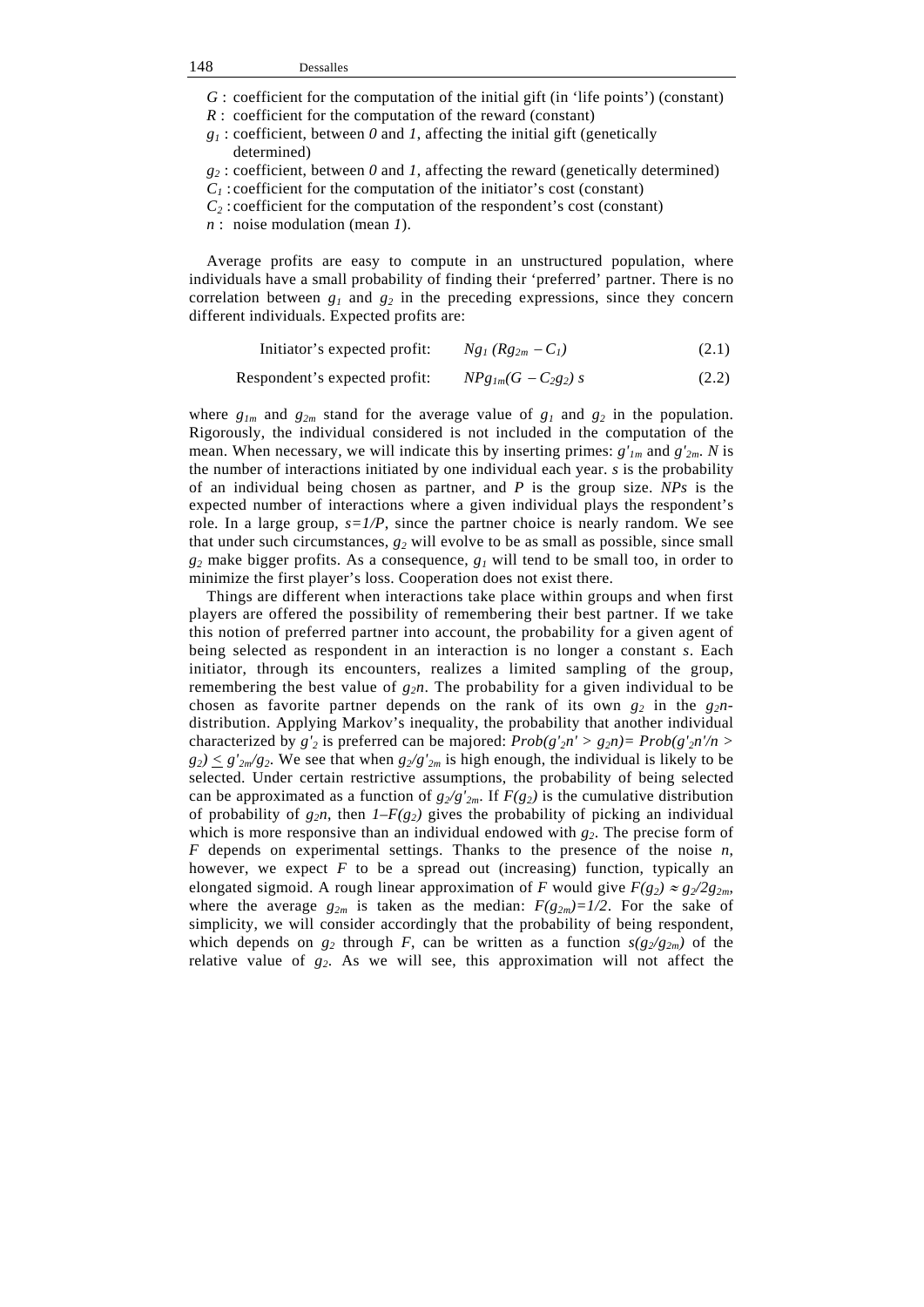qualitative reasoning that follows. The expected profits are now biased by the fact that initiators may discriminate their favorite partner:

$$
Initiator's expected profit: \qquad Ng_I(pRg_{2M} + (1-p)Rg_{2m} - C_I) \tag{2.3}
$$

Respondent's expected profit: 
$$
NPg_{lm}(G - C_2g_2) s(g_2/g'_{2m})
$$
 (2.4)

*p* is the probability of an initiator finding its favorite partner. The procedure which consists in remembering a good partner and in trying to find it again in subsequent games retains individuals characterized by an average cooperation coefficient  $g_{2M}$ . This allows initiators to make a positive profit, since  $g_{2M}$  may be sufficiently large to compensate for  $C_I$ . The expected profit of respondents depends on the expected number of times they are selected as partner. This expected number is given by  $NPs(g_2/g'_{2m})$ .

Respondents are thus involved in a 'commercial' game. With a low *g2*, they makea bigger profit, but fewer individuals hire their services, whereas with a high *g2*, they have better chances of being selected, though their profit may reach a minimum. There is thus a situation of competition, and we expect  $g_2$  to attain significant values. Things are not that simple, however. When groups are not too small, there is still a probability of being chosen by mere chance. When *g'2m* is large, the low *g2* strategy becomes preferable, since it is too costly to be above *g'2m*. As we will see, this can lead to oscillatory regimes, where *g1m* and *g2m* values fluctuate widely.

## 2.3. EVOLUTIONARY STABILITY OF COOPERATION

In order to determine the evolutionary stability of cooperation in our model, let us suppose that the system is able to reach a stable state in which  $g_{lm} = g_l^*$ and  $g_{2m} = g_2^*$ . We must verify that these values maximize both (2.3) and (2.4). Expression (2.3) is linear in  $g_1$ , or almost linear if we consider that  $g_1$  alone may have a slight influence on  $g_{2m}$ . In any case, maximum values are obtained for  $g_1^*$  $= g_{Imax}$  or  $g_1^* = 0$ , depending on the sign of the expression. The derivative of (2.4) is:

$$
NPg_{lm}[-C_2s(g_2/g'_{2m}) + (G - C_2g_2) s'(g_2/g'_{2m}) / g'_{2m}]
$$
  
+ 
$$
NP\partial g_{lm}/\partial g_2 \cdot (G - C_2g_2)s(g_2/g'_{2m})
$$

At equilibrium, we expect  $g_{lm}$  to stick to an extremal value of  $g_l$ , either 0 or  $g_{1max}$ , and thus we expect  $g_2$  to have little influence on it. We will thus neglect the third term in the preceding expression. A stable state requires the expression in square brackets to be zero. Its first term is negative; the second one must thus counterbalance it. In the model,  $s'(g_2/g'_{2m})$  is always positive (if  $g_2$  increases, its bearer is more likely to be 'appreciated' as partner). Its precise value depends on the scenario chosen for the selection of partners. The point is that whatever this (positive) value is, there is always a value of *g'2m* which is small enough to give the second term the required value. To put it differently, a small absolute change in  $g_2$  is, relatively to  $g'_{2m}$  either negligible or noticeable, depending on the value of *g'2m*. When *g'2m* is small enough, the global derivative can be positive: a small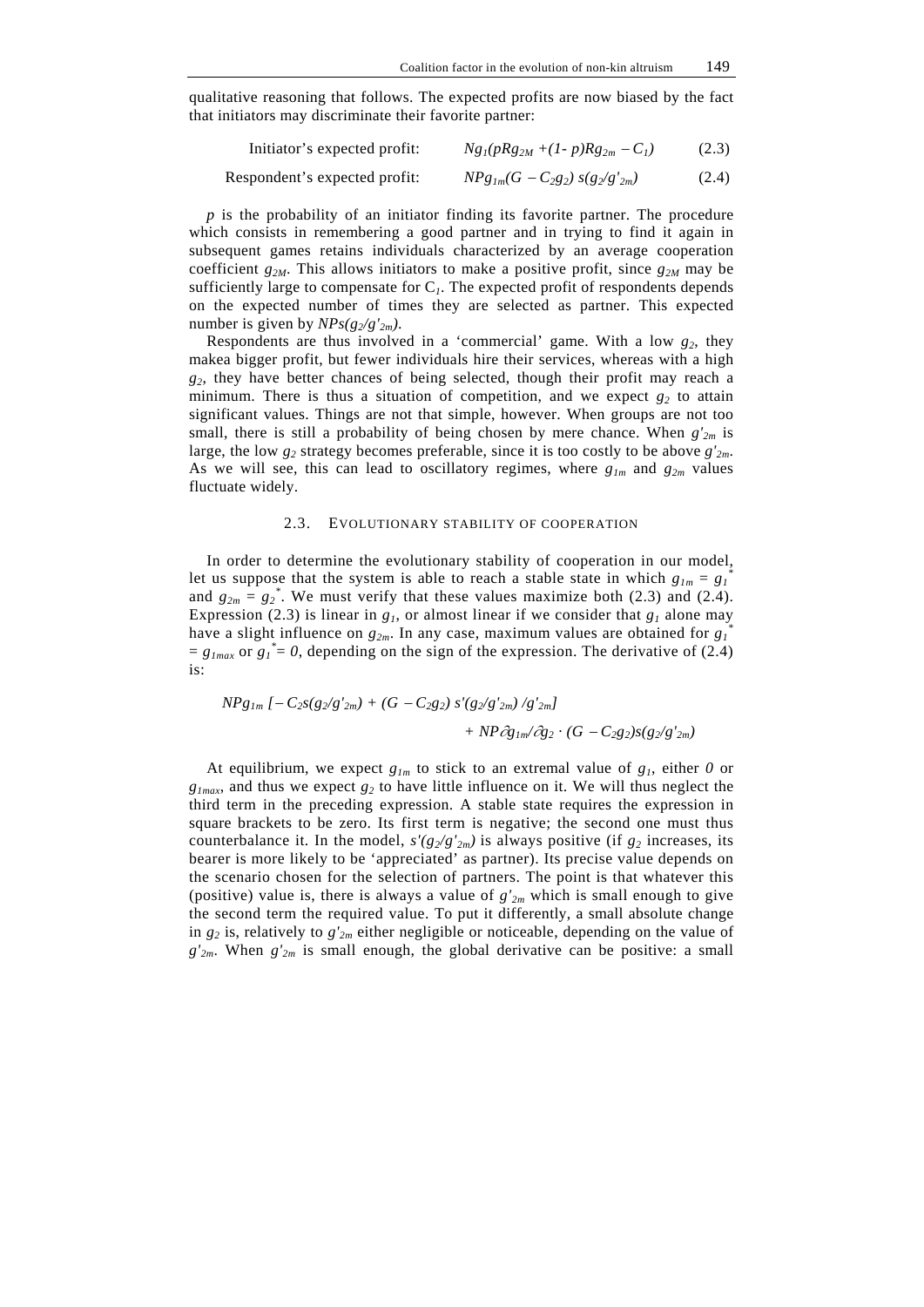increase of  $g_2$  significantly augments the probability of being selected while producing a low additional cost. We can thus conclude that *g2m* never drops down to zero, and reaches an equilibrium  $g_2^*$ . Notice that if *F* is sigmoid, our linear approximation of  $F(g_2)$  underestimates  $F'(g'_{2m})$ , and thus when  $g_2$  is close to  $g'_{2m}$ , the derivative  $s'(g_2/g'_{2m})/g'_{2m}$  underestimates the derivative of the probability of being selected, which depends on  $g_2$  through  $F$  (all derivatives are positive). Our approximation has no influence on the conclusion that *g2m* stabilizes on a non-zero value  $g_2^*$ .

We can compute the value of  $g_2^*$ . At equilibrium,  $g_2 = g_2^* = g'_{2m}$ . The expression in square brackets is zero, which gives:

$$
g_2^* = \frac{G}{C_2 \left(1 + \frac{s(1)}{s'(1)}\right)}\tag{2.5}
$$

At equilibrium, expression (2.3) becomes  $Ng_1^{\dagger}(Rg_2^{\dagger}-C_1)$ . This leads us to consider three cases.

#### Case 1 : *Stable cooperation*

When  $g_2^*$  is significantly higher than  $C_1/R$ , then (2.3) is positive and  $g_1^* = g_{1max}$ . The pair  $(g_{lmax}, g_2^* )$  defines an evolutionary stable strategy. Such a situation is made possible when:

$$
GR/(C_1C_2) > (1+s(1)/s'(1))
$$
\n(2.6)

This means that *G* and *R* have to be high and  $C_1$  and  $C_2$  low. Stable cooperation also requires that  $s'(1)$  have a significant value. This means that  $g_2$  must have a definite influence on the probability of being selected as partner. The initiators' discriminative choice, which is possible when groups are not too large, is thus an essential part of the scenario.

#### Case 2 : *No cooperation*

When these conditions are not met so that  $g_2^*$  is significantly lower than  $C_1/R$ ,  $g_1^*$  is zero and  $g_{lm}$  drops down to zero. The computation of  $g_2^*$  is no longer meaningful when  $g_{lm}=0$ . We see from (2.4) that  $g_2$  becomes neutral. There is no possible cooperation in this case.

#### Case 3 : *Unstable cooperation*

There is a range of parameter values for which  $g_2^*$  is of the same order of magnitude as  $C_1/R$ . Interesting phenomena occur there. In experimental settings, there is a wide uncertainty about  $s(1)/s'(1)$ . Both  $s(1)$  and  $s'(1)$  indeed crucially depend on random events associated with the selection of partners. In groups of intermediate size, the hazards of individual encounters, when cumulated, deviate from the theoretical average. These fluctuations have a significant influence on local values of  $g_2^*$ . Whenever the fluctuations of  $g_2^*$  change the sign of  $g_1^*(Rg_2^* - C_1)$ ,  $g_1^*$  switches from  $g_{lmax}$  to 0. This has a decisive influence on  $g_{lm}$  which oscillate to follow these switches. The system thus dramatically amplifies random fluctuations of  $g_2^*$ . Also, when  $g_2^*$  is close to  $C_1/R$ , individual values of  $g_2$  have a definite influence on  $g_{1m}$ . This creates an additional cause for  $g_2^*$  to fluctuate, since the third term in the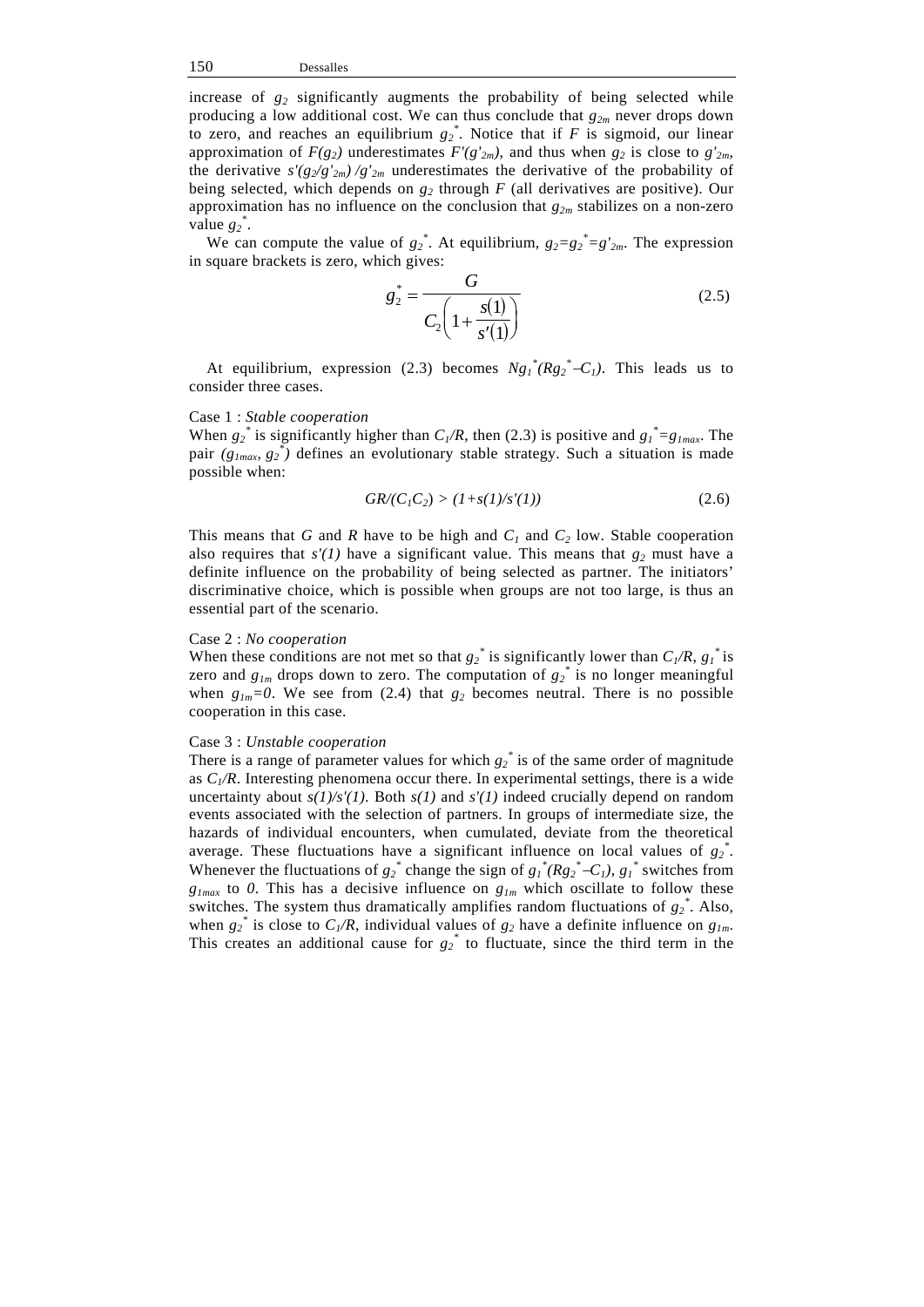derivative of (2.4) can no longer be neglected. For all these reasons, uncertainty about *s* and *s'* maintains wide oscillations of *g1m* and *g2m*.

Computer simulations confirm this analysis. In Figure 1a, we are in a situation where  $C_1$  is small while  $R$  is significant.  $g_{1m}$  reaches maximal values, while  $g_{2m}$ stabilizes. In the situation of Figure 1b, the population consists of one single group of several hundreds of individuals. In such a large group, the probability of finding the preferred partner is small. The influence of  $g<sub>2</sub>$  on the probability of being selected (measured by  $s'(1)$ ) is consequently very small. The theoretical value of  $g_2^*$  is thus small too. We are in Case 2, and Figure 1b confirms that there is no cooperation in such a situation: *g1m* does not reach significant values. Figure 1c illustrates the intermediate situation of Case 3. Groups are of average size as in (a), but the cost  $C_1$  has an intermediary value. Both  $g_{1m}$  and  $g_{2m}$  widely oscillate in parallel. Figure 1d summarizes these results. The plot shows the average of *g1m* over generations for several simulations with the same settings as in (a), but with different values for  $C_1$ . The three parts of the plot correspond to Cases 1, 3, and 2 respectively. In the middle area, the dispersion of values illustrates the fact that the time average of  $g_{lm}$  is affected by the oscillatory regime shown in (c).

An important feature of these simulations is that the migration rate between groups is kept significant, typically over 10%, which means that more than 10% of the individuals are randomly sent to another group at the end of each 'year'. The population is structured in groups in order to study spatial effects on the evolution of cooperation. Reproduction is supposed to take place in these groups too. If the migration rate between groups is low (typically 5% or less), what we observe is a kin selection effect, since individuals are likely to play cooperative games with their offspring, brothers or cousins. Genetic correlation in small groups may explain many cases of evolutionary stable cooperation observed in structured populations (Nakamaru *et al.* 1997; Ferriere and Michod 1996; Macy and Skvoretz 1998). Figure 2 shows the effect of the migration rate on cooperation. In Figure 2a, 5% of the population change group randomly each 'year'. An increase of this migration factor is sufficient to destabilize cooperation, as shown in Figure 2b. In order to avoid mixing the effects of kin-selection and cooperation, we performed all simulations with high migration rates. The results illustrated in Figure 1 are thus genuine cooperation effects.

#### 2.4. CONDITIONS OF COOPERATION

Many studies of cooperation are concerned with the possibility of reaching equilibria characterized by a certain proportion of cooperative strategies. For instance, Peck (1993) shows that TFT may reach a definite proportion of the population when the probability of breaking partnership is allowed to vary in a certain range. However, such studies are not concerned with the dynamics of cooperation. Are theoretical equilibria reliable, or are they subject to important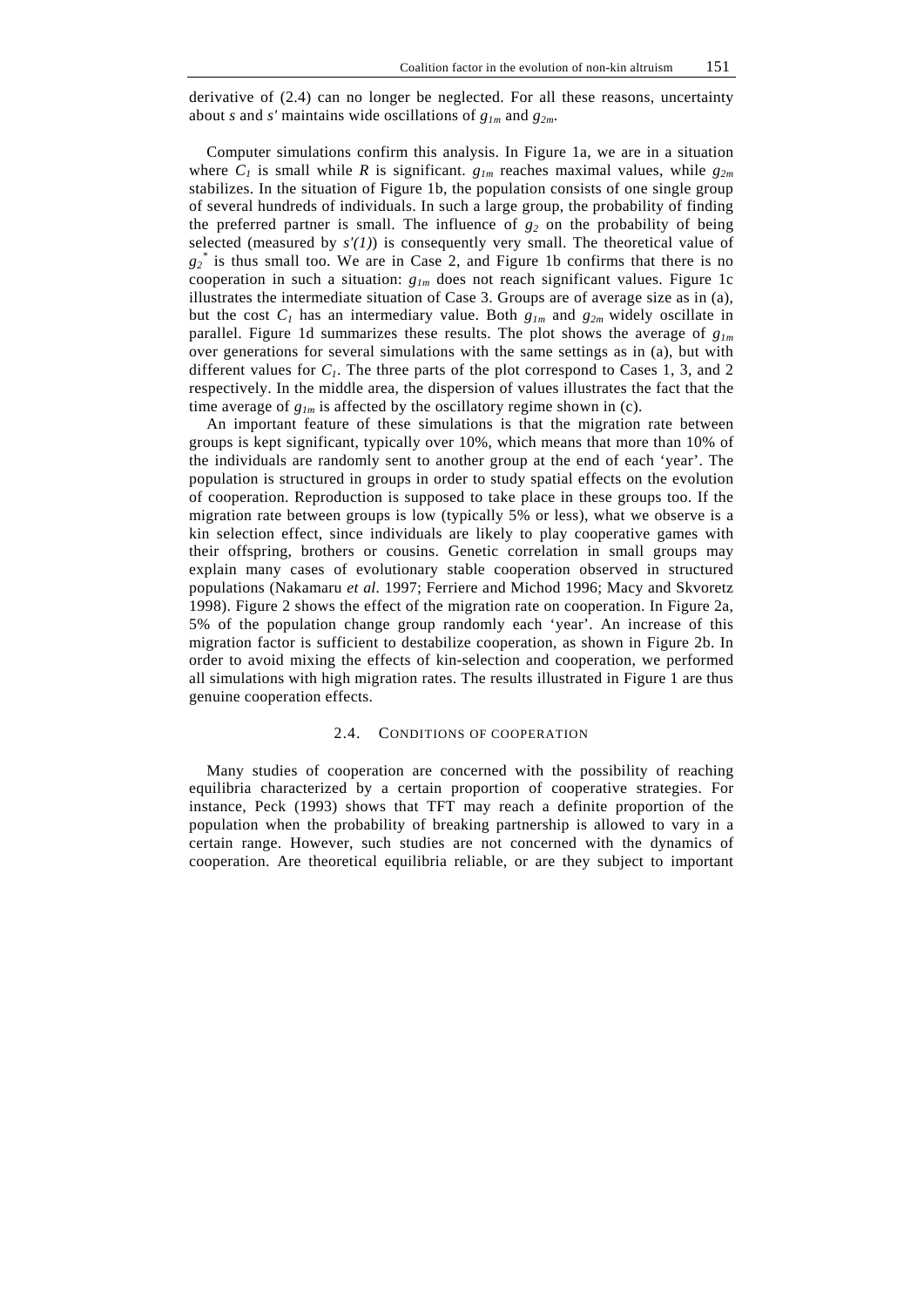

Figure 1: (a) Typical evolution of cooperation in a population of 800 individuals structured in groups of 50 individuals when cost coefficients are small, showing *g1m*, *g2m* and their standard deviations across the population ; (b) same evolution in a single group of 800 individuals ; (c) same evolution as in (a), with intermediary value for  $C_1$ ; (d) time average values of  $g_{lm}$  in experiments like (a) for several values of *C1*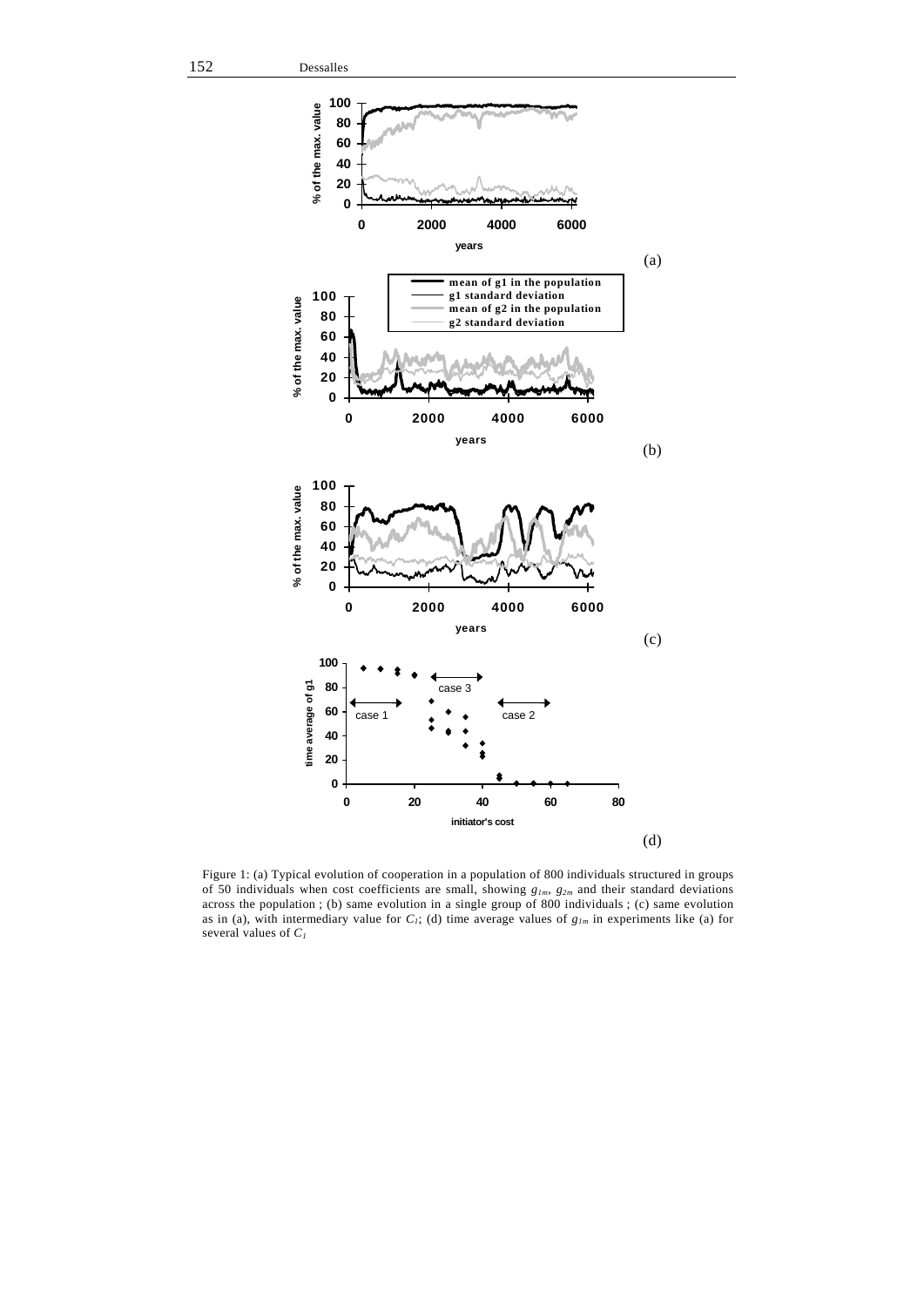

Figure 2: Evolution of cooperation in groups of 10 individuals for a 5% (a) and a 30% (b) migration rate  $(C<sub>1</sub>$  is given a significant value to avoid the convergence observed figure 1a).

 random variations? Ferriere and Michod (1996) study dynamic aspects of cooperation, but they focus on transitory phenomena like the spatial expansion of cooperative clusters. The present model allows us to study the evolution of different levels of cooperation over time. It reveals that theoretical equilibria may prove to be of little practical interest because the population's behavior widely fluctuates around them.

The preceding subsection shows that cooperation may be evolutionary stable if some conditions are met. In Case 1, cooperation stabilizes at a level  $g_2^*$  which is sufficient to encourage high investments  $g_1$ . Temptation to cheat is small. If we put expression (2.5) back into (2.4), we obtain the following payoff:

$$
NPg_{1m}G \frac{s(1)}{1 + \frac{s'(1)}{s(1)}}
$$

This is what cooperation provides to optimally responding individuals. This expression should be compared with what uncooperative individuals (carrying  $g_2=0$ ) would gain:  $NPg_{Im}Gs(0)$ . The presence of  $s'(1)/s(1)$  in the above expression, which decreases the global payoff, is the price paid for having a higher probability, measured by  $s(1)$ , to be chosen. We understand why the level of cooperation at equilibrium is controlled by  $s'(1)$  (see expression (2.5)): respondents must sacrifice a portion of their potential gains to increase their probability to be chosen as partner.

Case 1, however, presupposes very favorable conditions with large gift and reward coefficients *G* and *R* and low cost coefficients  $C_1$  and  $C_2$  (see expression (2.6)). Moreover, initiators' discernment *s'(1)* must be significant. This latter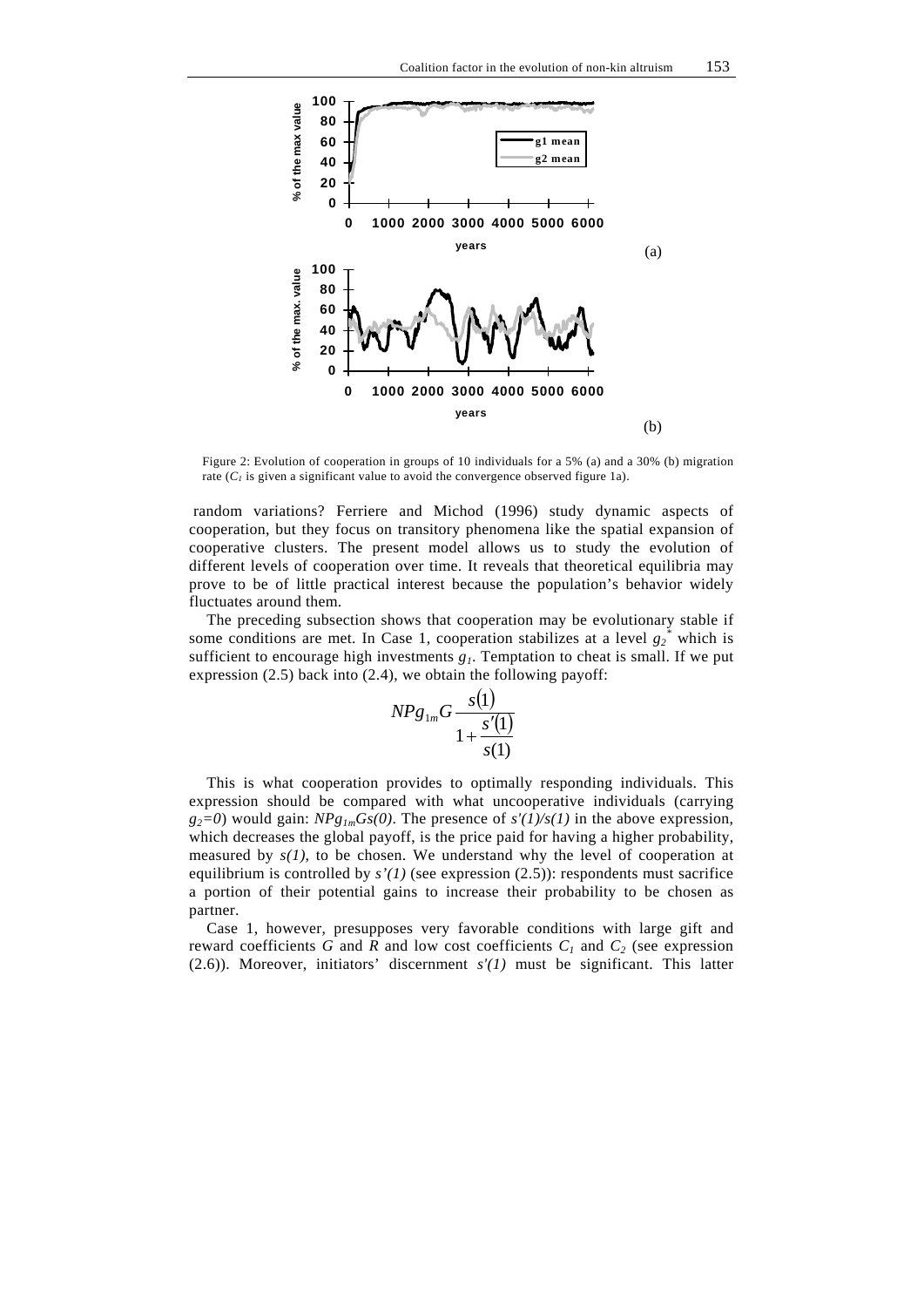hypothesis is sometimes taken as granted in some models of the evolution of cooperation (*e.g.*, Cooper and Wallace 1998). We should bear in mind, however, that  $s'(1)$  is limited by the random aspects of the partner selection procedure. A key issue is to know whether the situation of Case 1 (highly profitable, low cost cooperation with good partner selection) can represent cases of biological altruism. It presupposes that animals need each other to obtain substantial gains that they are not able to reach alone. Maybe cooperative hunting among chimpanzees (Boesch 1996) can be explained this way. Hunting provides energetic food to all members of the hunting team, and cheating (*e.g.*, taking more than one's share of meat) gives only a small immediate relative profit.

This leads us to a further comment about Case 1. Let us consider the global benefit of the population, as a sum of all individual average profits (we suppose the population in equilibrium):

$$
PNg_{lm}[(Rg_{2m}-C_1)+(G-C_2g_{2m}) s(1)P]=PNg_{lm}[(R-C_2) g_{2m}+(G-C_1)]
$$

(at equilibrium,  $s(I) = I/P$ ). If we replace  $g_{lm}$  and  $g_{2m}$  by their values at equilibrium, we get:

$$
PNg_{1max}[(R - C_2) g_2^* + (G - C_1)]
$$
  
= 
$$
PNg_{1max} \left[ \frac{(R - C_2)G}{C_2(1 + s(1)/s'(1))} + (G - C_1) \right]
$$
  
= 
$$
PNg_{1max} \left[ \left( \frac{GR}{C_1C_2(1 + s(1)/s'(1))} - 1 \right) C_1 + \frac{G}{(1 + s'(1)/s(1))} \right]
$$

The condition (2.6) insures that both terms of the expression in brackets are positive. This means that individuals are able to generate resources through cooperation that they would not obtain through individual activities. In other words, Case 1 is characterized by the existence of some highly profitable trade between individuals. Such a trade is typically expected between specialized parties who can exchange the product of their activity. We do not expect symmetrical trade between equivalent agents. Moreover, since we are dealing with reciprocal cooperation as an explanation of non-kin altruism, such trade is exposed to cheating, requiring that individuals have enough cognitive abilities to discriminate reliable partners. All these requirements severely limit the range of applicability of Case 1.

If we abandon these restrictions and consider situations in which  $GR/C<sub>1</sub>C<sub>2</sub>$  is not especially high or that partner selection is not efficient, we enter Case 3. By definition, this situation is expected to have a much broader range of applications. We observed, however, that it leads to important fluctuations in the cooperation level. It is important to grasp the origin of these fluctuations and their consequences on genetic evolution.

At the beginning of each 'year', or after an unsatisfactory encounter, initiators engage in random encounters. These risky trials allow them to discover valuable partners. At the same time, it opens the door to free-riders (individuals with low  $g_2$ ) who take advantage of being chosen by chance without bearing all the costs of cooperation. The intrusion of non-cooperative individuals increases risks for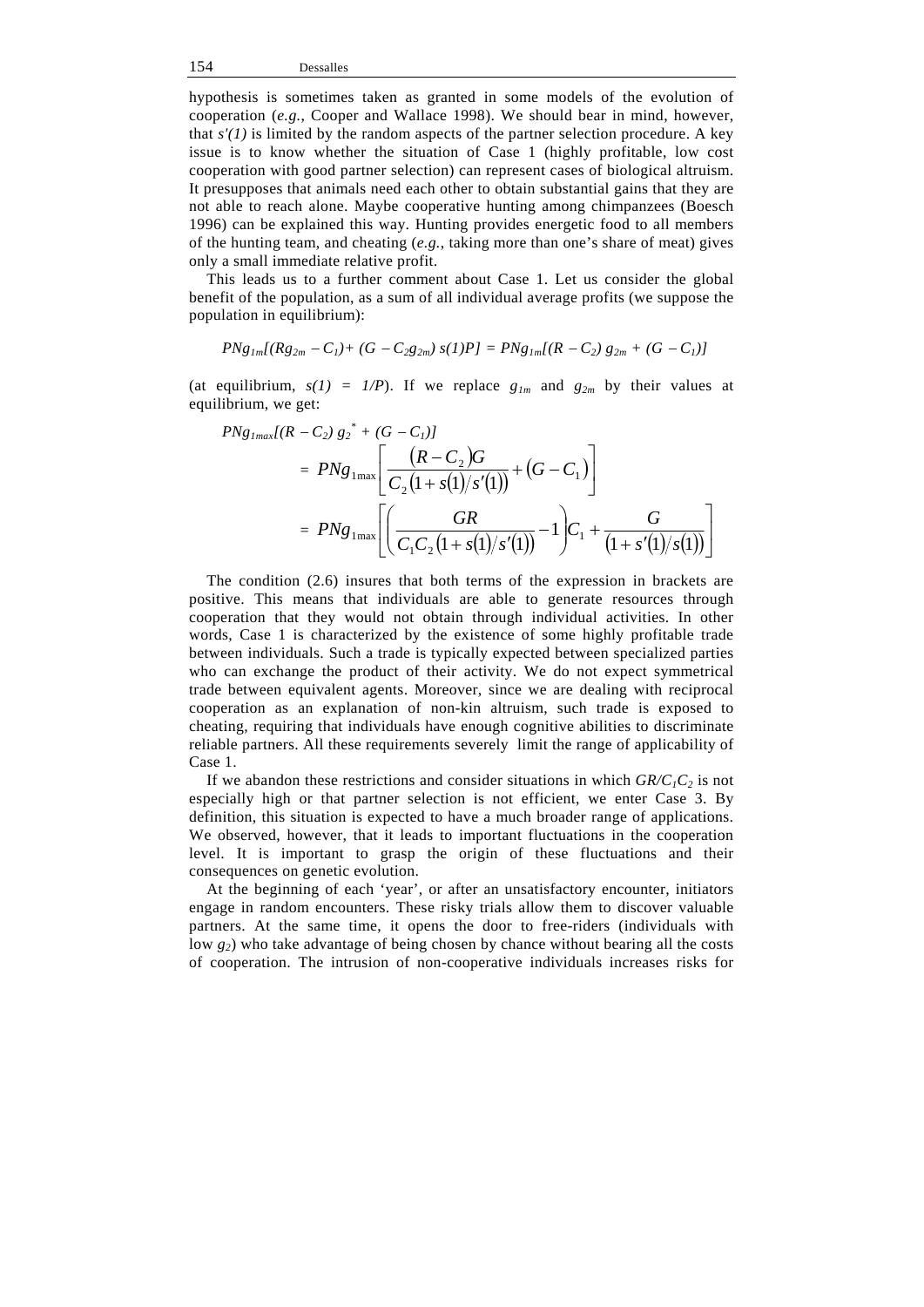initiators. We thus expect both respondents and initiators to diminish their bids. However, when good cooperators are rare  $(g_{2m} \text{ low})$ , the free-rider strategy is no longer the better strategy. The number of good cooperators increases, offering an opportunity for good initiators to become numerous again. This is why we observe oscillations like those shown in Figure 1c. The reason why the free-rider strategy success depends on the value of  $g_{2m}$  is essentially due to the fact that cooperation is only profitable if the hope of being selected more often as partner outweighs the cost of cooperation. This 'hope' is measured by  $s(g_2/g'_{2m})$ . If  $g'_{2m}$  is too large, this is not possible. The cross-dependence between  $g_2$  and its average value  $g_{2m}$  creates an oscillatory regime.

We can draw one important conclusion from the analysis of Case 3. In this unstable situation, cooperation leads to no selection pressure. The standard deviations shown in Figure 1c remain significant, showing that several strategies are simultaneously possible. This result is known from other studies (Frean 1996). Both the instability of strategies and the coexistence of several of them reveal that *there is no selection pressure in such a system*. Any evolutionary improvement of a given strategy, consisting in a different investment or in a better selection of partners, is soon obsolete and is forgotten in subsequent generations. In other words, neither complex behavior nor biological disposition devoted to cooperation can be expected to emerge.

The fact that simple strategies do not stabilize does not preclude that more complex strategies could emerge and evolve. However, the theoretical search for such complex stable strategies is still unsuccessful. Moreover, even if such strategies existed, one would still have to explain how they could suddenly emerge. If they do not result from an elaboration of simpler and stable cooperative strategies, their hypothetical emergence is very improbable indeed.

#### **3. Altruism in the absence of cooperation**

The preceding development shows that cooperative altruism can only occur under very specific circumstances, in which some highly profitable trade is possible between two individuals. Moreover, the individual who initiates the trade must be able to check the partner's reliability. These restrictive conditions lead Zahavi to suggest that many observed cases of biological altruism between nonrelated individuals cannot be the result of reciprocal cooperation.

#### 3.1. ZAHAVI'S THEORY OF PRESTIGE

Field observations by Zahavi are indeed at odds with the theory of cooperation. The most striking example is perhaps when animals are seen literally to compete to be altruistic, while trying to prevent other individuals being altruistic themselves. In some social bird species like babblers, top ranking males make every effort to feed other members of the group; they displace each other to stand as sentinel on top of a tree; when mobbing a raptor, they risk coming closer to it than their mobbing partners (Zahavi and Zahavi 1997). All these acts are disconnected from any possibility of direct reciprocation:

"If guarding were based on reciprocity, there would be no point in striving to do *more* guard duty than others. Even if one asserts that such competition is necessary to ensure that the group is never without a sentinel, one would still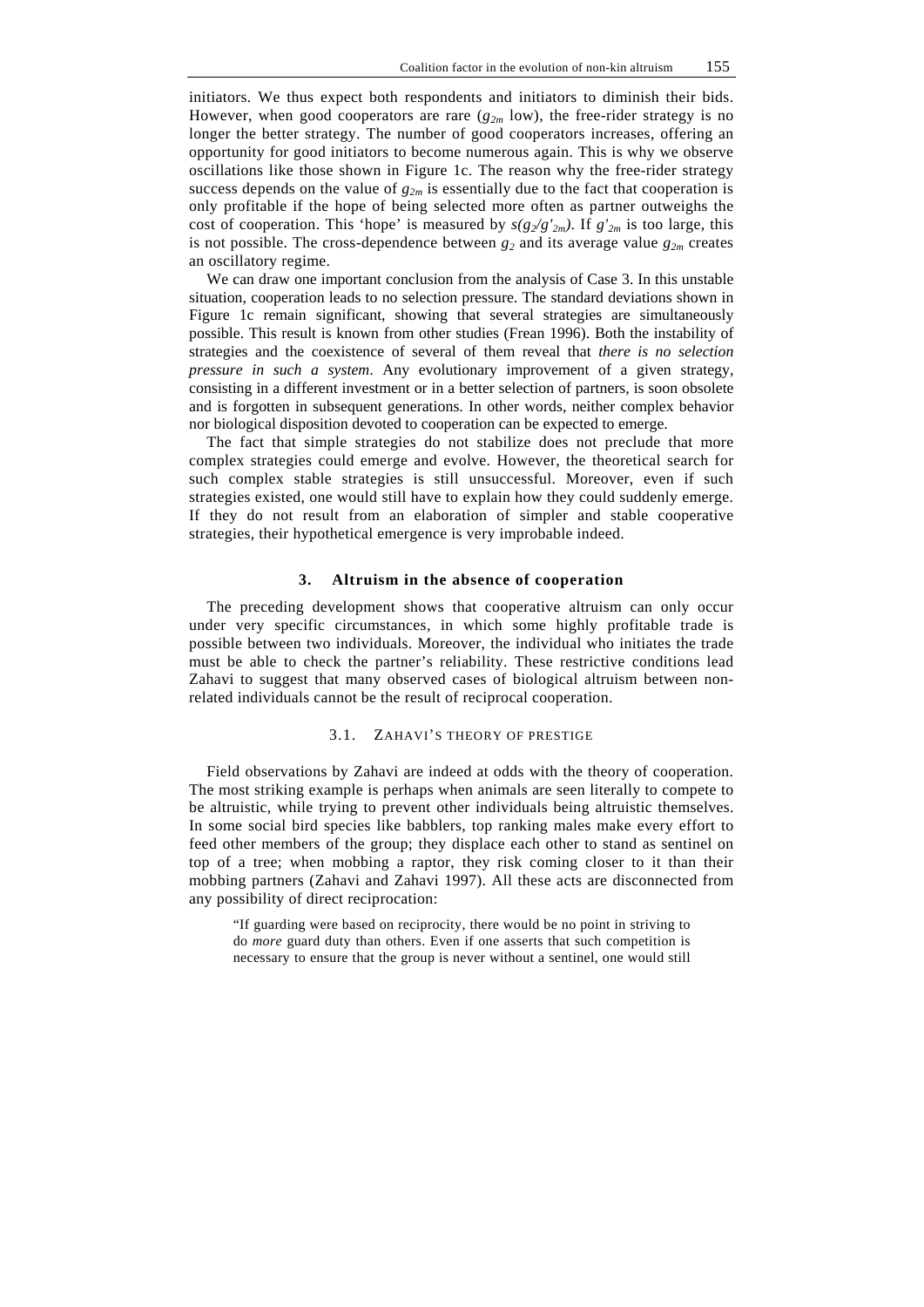have to explain why each bird interrupts the watch of the one nearest to it in rank, rather than attempting to replace younger, more inexperienced babblers." (Zahavi and Zahavi 1997:135).

We thus need another mechanism to explain how these strange altruistic behaviors could be selected in the phylogenetic past of these species. Zahavi makes the suggestion that in these cases, animals gain prestige and status by behaving altruistically.

"A babbler who can stand guard longer than its comrades, give them part of its food, approach a raptor, take the risk of sleeping at the exposed end of the row — and can also prevent others from doing such deeds — proves daily to its comrades its superiority over them. By doing so, that individual increases its prestige and has an easier time exerting control" (Zahavi and Zahavi 1997:144)

This, indeed, explains why altruistic behavior takes the form of a competition. In a variety of species, high status is a direct or indirect requirement for reproduction, by offering better opportunities to mate, to get more food, to obtain a safer rest place, *etc*.

Zahavi connects this theory of prestige to the broader framework of his *handicap principle*. This principle predicts that if altruistic acts are a means of getting prestige, they must be costly in order to be honest. Babblers do not indeed hesitate to engage in costly activities: they take real risks when serving as sentinel or lose opportunities to feed when sharing food. Being costly, their behavior is hard to fake: an overcautious sentinel is not a sentinel, and food sharing cannot be simulated. This aspect of Zahavi's theory does not concern us here. It addresses a form of cheating performed by individuals pretending to be altruistic. We limit ourselves to the study of honest altruistic behavior and investigate whether the theory of prestige can be a sound explanation of it.

Zahavi's handicap principle may explain the strange behavior of babblers if we introduce the concept of quality: only high quality birds can afford to spend energy in wasteful altruistic acts. Altruism would be a way to advertise one's quality in order to attract mates. Such accounts have been proven sound in the frame of sexual selection (Grafen 1990). We will not consider this explanation, even if it could be relevant to the specific case of babblers, for three reasons. First, Grafen takes for granted the fact that females should prefer high quality males. However, since high quality is balanced by a heavy handicap, for the father as for potential male children, the female strategy is not so obviously profitable. Second, the handicap principle does not predict why the birds should behave altruistically. Any wasteful and conspicuous behavior would be convenient. The third reason for discarding the handicap principle here is that sexual selection predicts strong dimorphism. Whenever we observe a characteristic shared by males and females, sexual selection cannot be considered a valid explanation. Several cases of non-kin altruism, especially among humans, are indeed not gender specific. The reality of babblers' ethology, for our purpose here, is not determinant. The example is rather meant as a way to illustrate how theory of prestige may function. However, Zahavi does not mention any qualitative difference between genders in the babblers' altruistic behavior. We will thus follow Zahavi's proposal to consider the theory of prestige as a tentative explanation of the babblers' non-kin altruistic acts.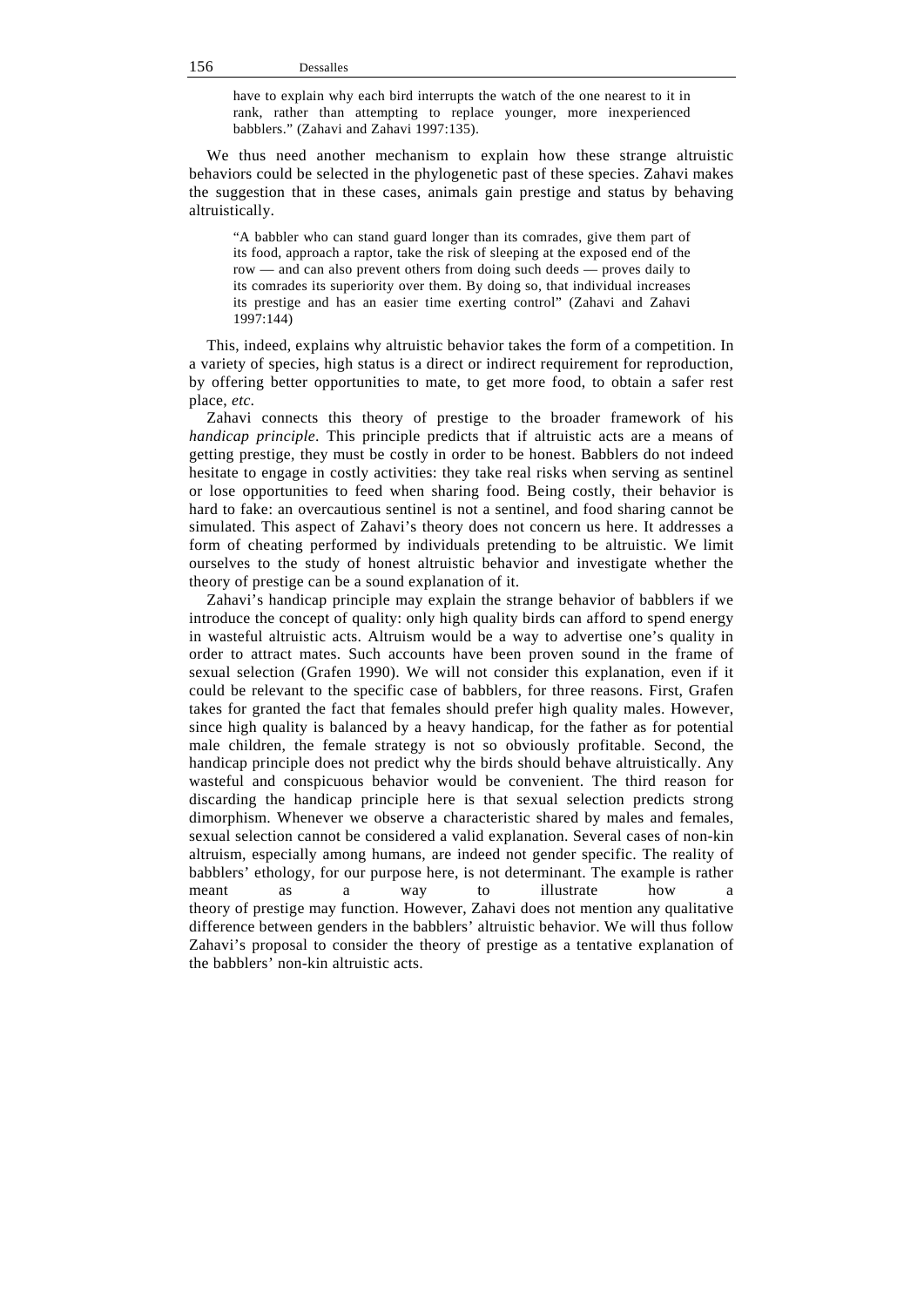At first sight, the theory of prestige seems self-consistent. Status is indeed highly profitable for individuals able to acquire it:

"Greater prestige ensures an individual a bigger share of the partnership's 'gains' — that is, a better chance to reproduce successfully." (Zahavi and Zahavi 1997:149)

If status is so advantageous and if it is obtained by performing altruistic acts, then we expect animals to compete for being most helpful in a way which is consistent with Zahavi's observations. Unfortunately, the questions raised by this scenario are as problematic as what is claimed to be solved. How status is related to altruistic acts remains obscure. Zahavi does not give much explanation.

"Prestige reflects the *degree* of a superior individual's dominance, as recognized by subordinate members of the group. In other words, prestige is gauged by others. The dominant may claim prestige, but for the prestige to be real it has to be accepted by subordinates, and it is this acceptance that actually determines an individual's prestige." (Zahavi and Zahavi 1997:144)

What we must bear in mind is that the fact of granting status to other members of the group is not directly profitable. On the contrary. How can individuals get any genetic interest in awarding prestige to conspicuously altruistic individuals? The latter should be indeed positively reinforced, since they behave for the good of other individuals or of the whole group, but this cannot be a justification for individual acts of gratitude. Members who accept to bestow better access to food or to mates on a given individual do it at their own expense. As Zahavi puts it:

"Increased prestige for one partner means a loss in prestige for another. In other words, it is a zero-sum game within the group." (Zahavi and Zahavi 1997:149)

Gratefulness behavior is open to deception: deceivers would wait for altruistic individuals to compete to win the altruistic battle, let others grant them status, and themselves deny any status to the winner. By adopting this ungrateful strategy, an individual increases its own reproduction expectancy: it will not only avoid giving the lion's share to other individuals, it will also give less of a chance to them to get a higher status than its own. Under such circumstances, grateful attitudes which allow some individuals to gain precedence seem inexplicable.

The scenario proposed by Zahavi, if narrowly interpreted, does not significantly differ from the cooperation scenario that he rightfully criticizes. Individuals are altruistic in the hope of being rewarded with status. However, if altruistic acts are costly, renouncing part of one's own reproductive expectancy to reward altruistic fellows is costly too. Even if it does not look like cooperation, the theory of prestige is not unlike it, since it relies on a trade as well. The scenario is open to deception. We thus do not expect any stable behavior to emerge, either from the altruistic side or from the thankful respondents. We will first illustrate this negative result by simulating a weak version of Zahavi's proposal. In Section 4, we show that thanks to additional hypotheses, Zahavi's scenario can be extended to form a sound explanation of some forms of non-kin altruism.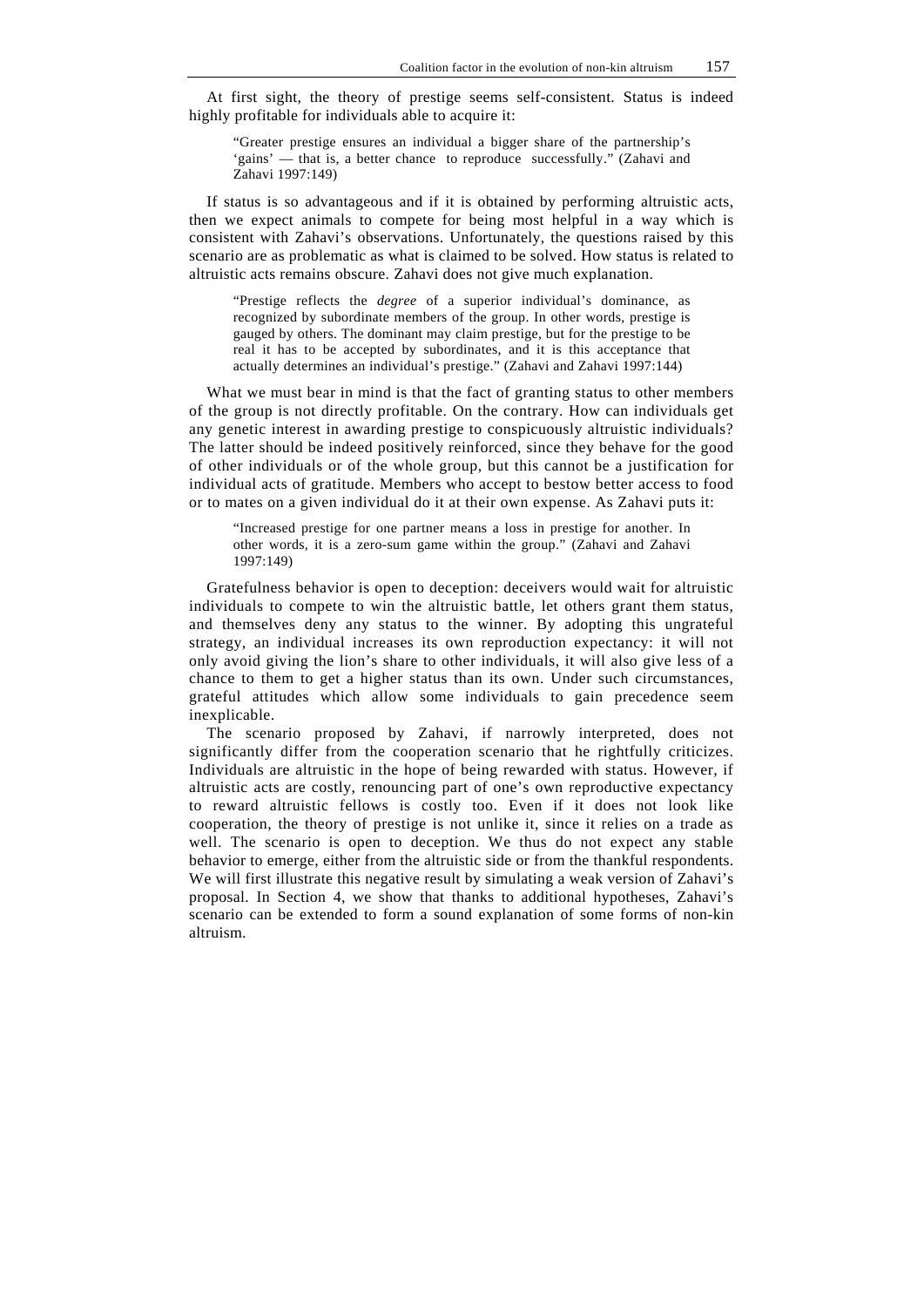## 3.2. IMPLEMENTING ZAHAVI'S THEORY OF PRESTIGE

A simplified model of the theory of prestige can be based on the following hypotheses:

- (H1) *Individuals*: Individuals are characterized by two gradual genes. The value  $g_l$  of the first one determines the propensity to display some behavior H. The value  $g_2$  of the second gene determines the propensity to give status to other individuals. Each individual has an intrinsic ability *q* to perform H, randomly determined at birth. This ability has no genetic basis. An individual's performance on H is thus *qg1n*, where *n* is a noise modulation. This performance induces a cost  $C_1qg_1n$  where  $C_1$  is a constant.
- (H2) *Interactions*: Individuals interact on several occasions each 'year'. During an interaction, an individual A performs H while being observed by B. B will grant status to A on the basis of A's performance on H. H is optionally altruistic, *i.e.*, B may benefit from A's performance by the amount  $Ga_{AB}n$ , where *G* is a constant.
- (H3) *Status*: Status is randomly initialized each 'year'. When B observes A's performance, A's status is increased by the amount  $Rg_{2B}q_{A}g_{1A}n$ , where *R* is a constant. There may be a corresponding cost supported by B:  $C_{2}g_{2B}q_{A}g_{1A}n$ , where  $C_2$  is a constant.
- (H4) *Success*: At the end of each 'year', status is converted into life points for each individual in the population (*S* life points for one status point).

The status of a given individual at the beginning of a 'year' is represented by a random variable  $\theta$ . At the end of the 'year', we sum over all interactions initiated by this individual to obtain its expected status:

$$
\theta + \sum_i R_{g_{2i}}q_{g_{1}n_{i}} = \theta + NR_{g_{2m}}q_{g_{1}} + \varphi_{1}
$$

where  $g_{2m}$  is the local average of  $g_2$  and N the number of interactions initiated per individual per year.  $g_2$  and the noise *n* are not correlated. If *N* is large,  $\sum_i g_{2i}n_i$  is approximately  $Ng_{2m}$  (the average of *n* is *1*). The random variable  $\varphi_l$  is introduced here to represent the error due to the fact that *N* is limited. It is centered (zero mean). The expected profit of a given individual, considering only the initiator's strategy, results from the cumulated amount of status earned during interactions, and from the cost associated with the production of H:

$$
S(\theta + NRg_{2m}qg_1 + \varphi_1) - \Sigma_i C_l qg_l n_i \ge Nq_1 (SRg_{2m} - C_l) + S(\theta + \varphi_l)
$$

Individuals may directly benefit from others' performance during interactions:

$$
\sum_i Gq_i g_{1i} n_i = N Gq_m g_{1m} + \varphi_2
$$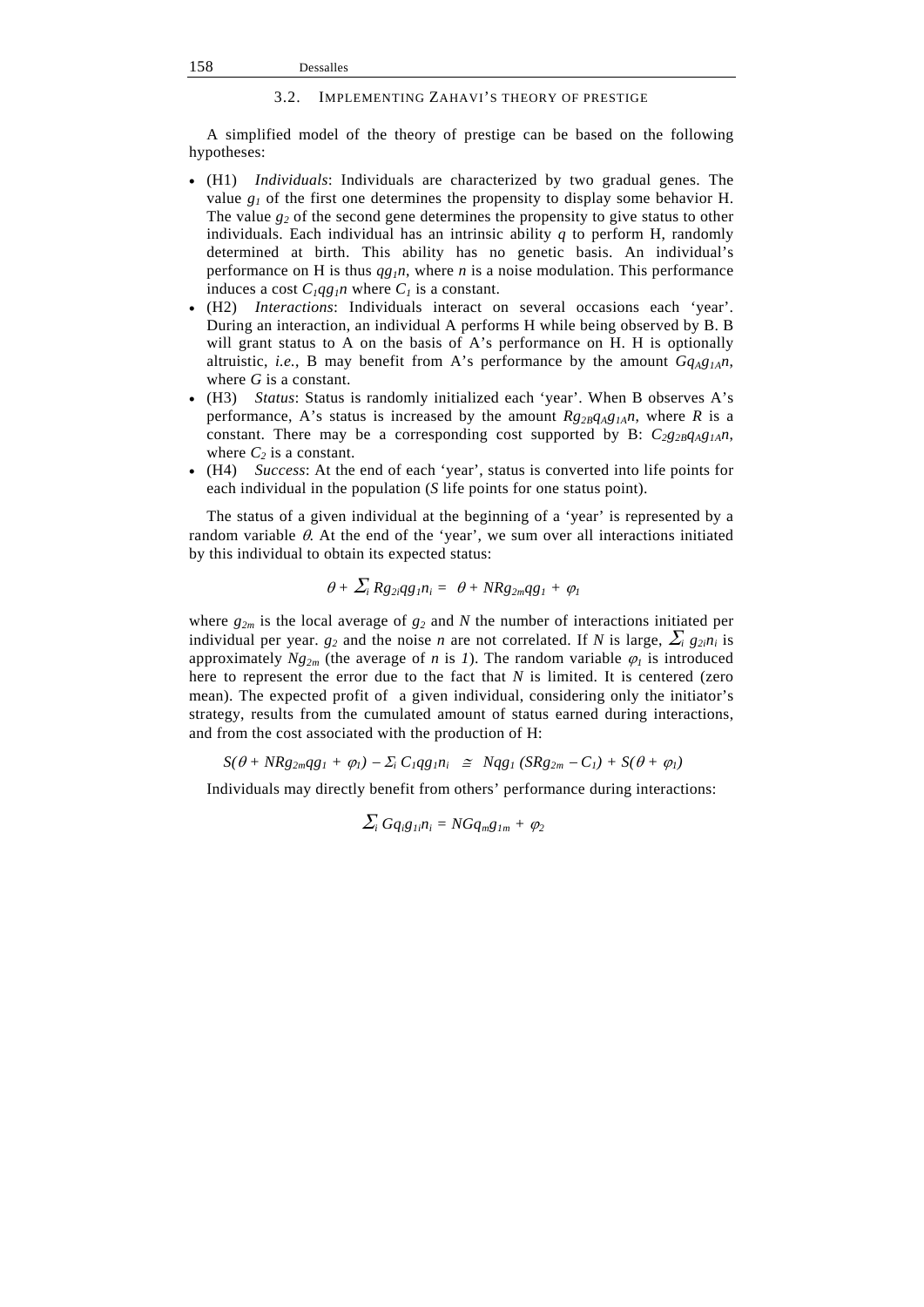

Figure 3: A simple version of Zahavi's theory of prestige does not show convergence. In the experiment plotted here, costs  $C_1$  and  $C_2$  are given small values.

where  $\varphi_2$  is a centered random variable and  $g_{lm}$  is the local average of  $g_l$ . The introduction of the respondent's strategy adds the corresponding cost:

$$
-\sum_{i} C_{2}g_{2}q_{i}g_{1i}n_{i} = -NC_{2}g_{2}q_{m}g_{1m} + \varphi_{3}
$$

where  $q_m$  and  $g_{lm}$  are the average values of  $q$  and  $g_l$ , and  $\varphi_3$  a random variable. The global profit is thus, on average:

$$
N [qg_1 (SRg_{2m} - C_1) + (G - C_2 g_2) q_m g_{1m} ] + \Phi
$$
\n(3.1)

where  $\Phi$  represents the random part of the profit  $(S(\theta + \varphi_1) + \varphi_2 + \varphi_3)$ . If we ignore *q* (by making  $q = 1$ ), formula (3.1) is an instance of the cooperation model : it looks exactly like the sum of expressions (2.1) and (2.2). There is a difference, though. In the present model, there is no memory of cooperative respondents. *s'(1)* is thus zero in (2.5). As a consequence, there is no tendency to grant status is this scenario. Figure 3 illustrates the phenomenon. High values of  $g<sub>l</sub>$  are of course profitable as long as there are individuals who accept to grant status. But as soon as *g1m* increases, *g2m* tends to decrease. Figure 3, though it was computed for low values of  $C_1$  and  $C_2$ , shows no convergence.

Zahavi's account of altruistic behavior, if limited to 'prestige' alone, is not sufficient to explain why altruism is evolutionary stable. We will see, however, that thanks to additional hypotheses, this scenario can constitute a sound explanation of altruism. We will define a 'political' situation in which altruism and status allowance coevolve.

#### **4. Altruism, status and politics**

The purpose of this section is not to claim that there is one single sound explanation of altruism among non-related individuals. It is rather to show that there exists at least one such explanation, based on Zahavi's notion of prestige, which does not rely on cooperation.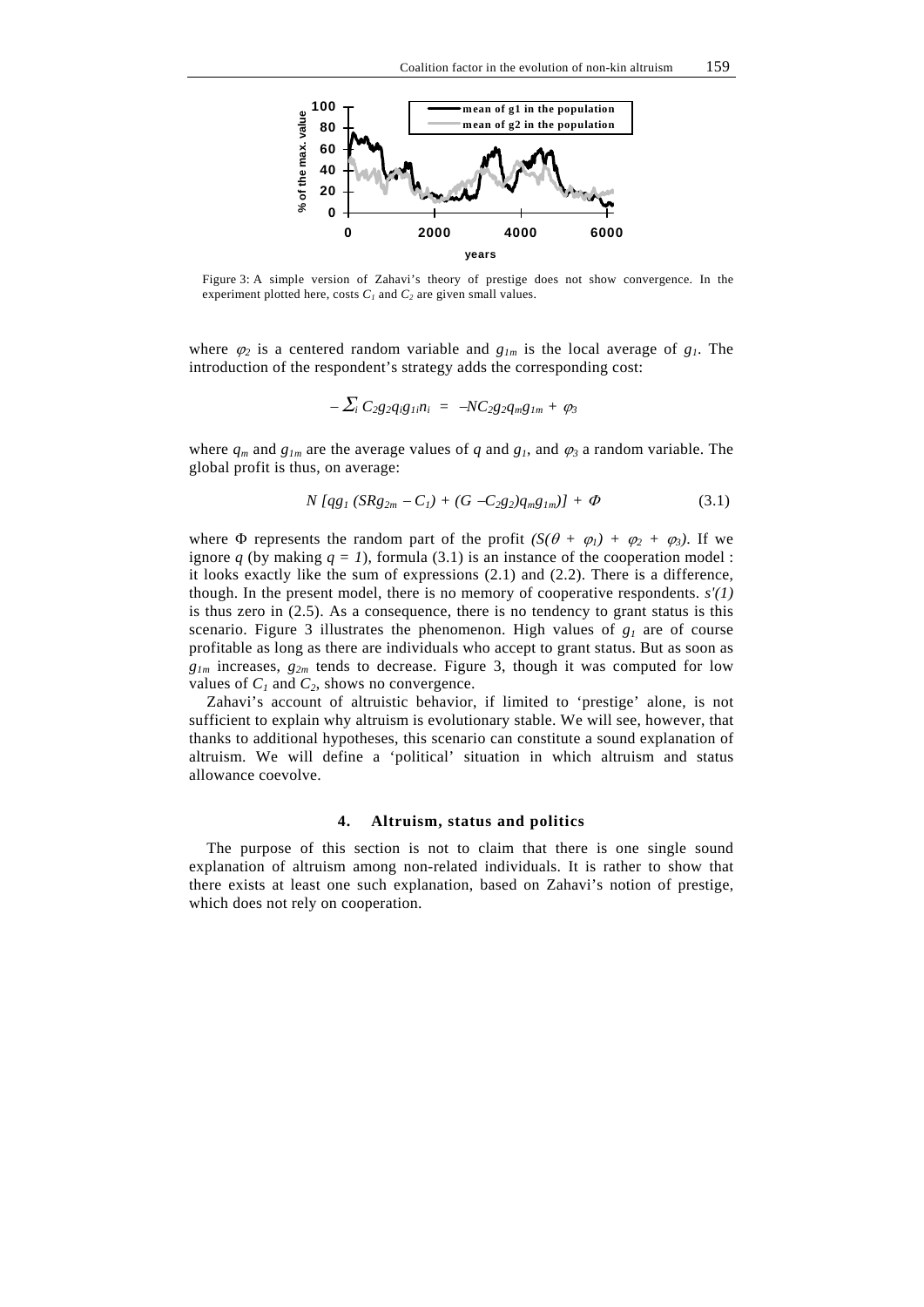

Figure 4: Convergence of the 'political' model. This typical plot is obtained when the value of *SR* is sufficient (see figure 6).

# 4.1. A 'POLITICAL' MODEL OF ALTRUISM

The problem is to find a context in which altruism and status allowance coevolve by reinforcing each other. Situations of coalition formation are such a context. We make the following additional hypotheses:

- (H5) *Coalitions*: Within a group, individuals may join to form coalitions. B joins A's coalition if A's performance on H is better than all what B experienced in the current 'year'. These coalitions are dissolved each 'year' and must be constituted anew. Interactions take place preferentially within the coalition, but with some probability, with any member of the group.
- (H6) *Politics*: Each 'year', coalitions undergo a competition. Coalitions are evaluated according to the ability  $q^*$  of their top-ranking individual, *i.e.*, the individual with highest status. Their relative aptitude *r* is  $r = q^* / q_M$ , where  $q_M$  is the average coalition aptitude.
- (H7) *Success*: Individuals' status is affected by the relative aptitude of their coalition, *i.e.*, it is multiplied by  $\sigma(r)$  where  $\sigma$  is a linear or sigmoid function between 0 and 1.  $\sigma(r)$  is called *coalition factor*.

The coalition factor  $\sigma(r)$  affects the computation of status. Formula (3.1), which gives the profit of a given individual, becomes:

$$
N [qg_1 (SR\sigma(r)g_{2m} - C_1) + (G - C_2 g_2)q_m g_{1m})] + \Phi(r)
$$
\n(4.1)

The random part  $\Phi$  now depends on the coalition aptitude. The situation now departs from the cooperative scenario. Respondents keep a memory of good initiators by entering their coalition. It was the reverse in the cooperative scenario. But the fundamental difference between both models lies in the presence of the coalition factor  $\sigma(r)$ . As we will see, it is this factor that allows for convergence.

## 4.2. CONVERGENCE OF THE 'POLITICAL' MODEL

If *S* and *R* are sufficiently large while  $C_1$  and  $C_2$  remain limited, we observe that both  $g_1$  and  $g_2$  reach high values (Figure 4). This model offers us a situation in which altruism and status allowance coevolve.

We may wonder why  $g_2$  tends to increase, since it only appears in a negative term in (4.1). In fact,  $\sigma(r)$  also depends on  $g_2$ . The top-ranking individual is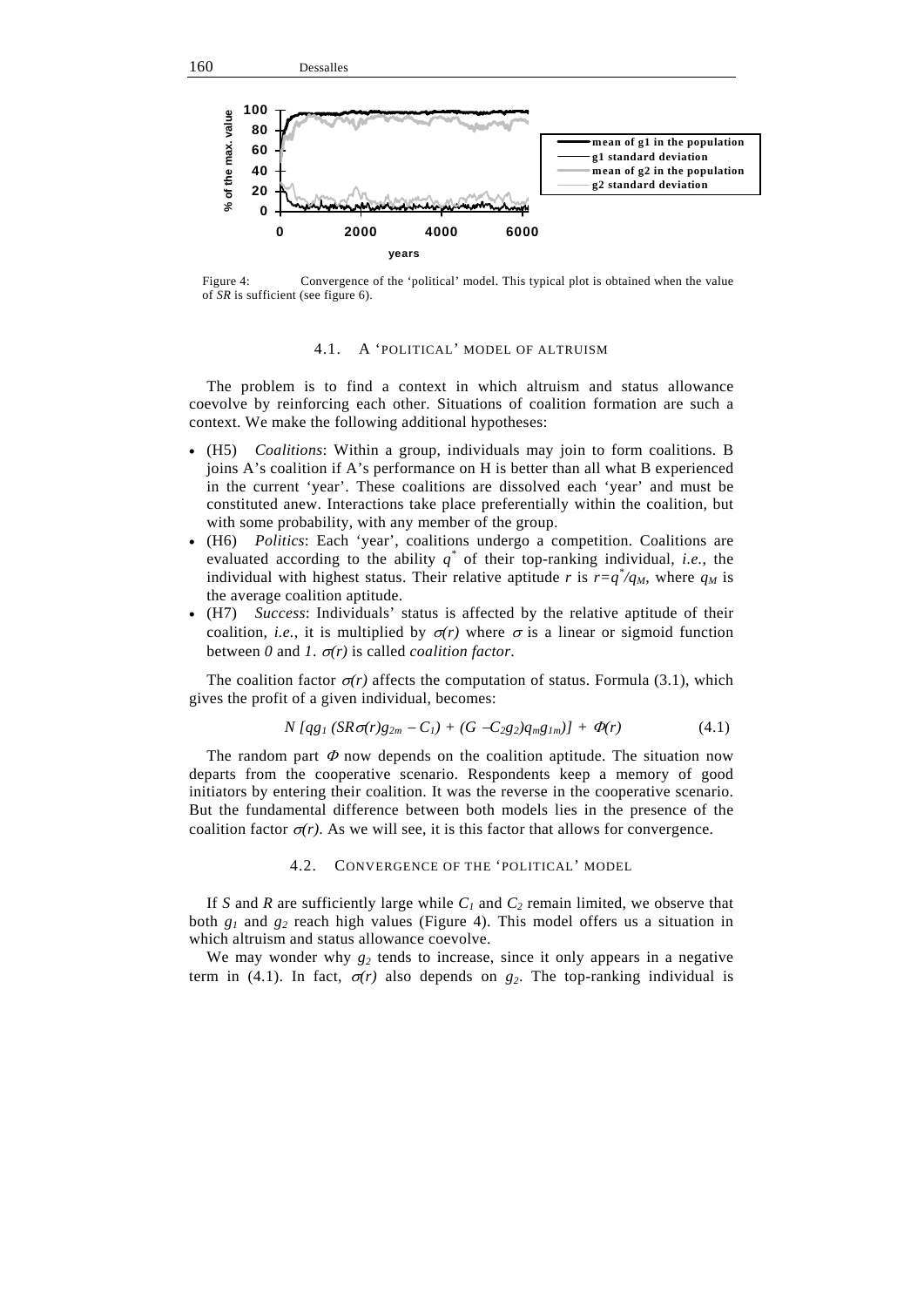determined as the individual with maximum status:

$$
max_i [\theta + v_i q + \varphi] ; \qquad v_i = NRg_{2m}g_{1i} \qquad (4.2)
$$

 $v_i$  is the *vote intensity* in favor of individual *i* (rigorously, the mean is computed without considering individual *i*). We see that if  $g_{2m}$  is low, the random part of the term to be maximized may become prevalent. As a consequence, the top-ranking individual is likely to be a member with an average ability. Such a bad choice for *q* will lead to a poor value for  $\sigma(r)$ , since the coalition is likely to lose the competition (hypothesis H6). Expression (3.1) then becomes largely negative. Thus if *g2m* is low, there is a high probability of losing points for everybody in the coalition. It is in the interest of each member to locally increase  $g_{2m}$  by increasing its own  $g_2$ . If we focus on a given member B of the coalition carrying a gene  $g_2$ , expression (4.2) can be rewritten as:

$$
max_i [\theta + v_i q + \varphi] ; \qquad v_i = NRg_{2m}g_{1i} ; \quad g_{2m} = (1-\alpha)g'_{2m} + \alpha g_2 \qquad (4.3)
$$

 $g'_{2m}$  is the average of  $g_2$  computed when excluding B and  $\alpha$  is the proportion of the interactions that individuals in the coalition have with B. Notice that during the 'year', individuals may interact with individuals outside their coalition and may change coalition when they observe superior performance on H. Interactions most often take place within the coalition, but for one part, the status obtained by an individual results from interactions outside the coalition. The coalition relevant in (4.3) is the coalition to which B belongs by the end of the 'year'. We see that *g2* plays the role of a voting weight. We will call  $g_2$  the *vote factor*. With large values for *g2*, individuals make use of their knowledge of each other's performance (*qg1i*) to decide who will represent the coalition in the competition. In other words, a large  $g_2$  increases the probability that  $\sigma(r)$  will be high. This explains why  $g_2$ converges to a significant value (Figure 4).

Formula (4.1) shows that as soon as  $\sigma(r)$  is high enough to allow the term  $(S\sigma(r)Rg_{2m} - C_1)$  to be positive, individuals with large  $g_1$  do better by increasing their expected profit. In other words, the genetic strategy which consists, with a large  $g_l$ , in displaying its true own ability  $q$  is profitable as soon as there are individuals who are ready to reward it in terms of status. We thus understand why *g1* reaches maximal value, as shown in Figure 4.

As expected, this scenario predicts that both  $g_1$  and  $g_2$  will evolve toward significant values. There are however a few points that must be made clear to see how the model radically differs from a cooperative model. The preceding explanations are straightforward for coalitions which have some hope, by having made the right choices, of obtaining a good  $\sigma(r)$ . However,  $\sigma(r)$  gives an advantage only to better than average coalitions. This means that about half of the coalitions will get a low  $\sigma(r)$ . It seems that when there is a probable loss, individuals with low values for  $g_1$  and  $g_2$  would do better, since they would at least cancel the costs. Moreover, it seems that status allowance is altruistic. Why not let other members in the coalition lose energy (cost term with  $C_2$ ) and relative success in awarding status around them (increasing the status of others indeed automatically diminishes one's own relative success)? After all, if others make correct choices, it is preferable to spare voting costs by having a small *g2*.

These arguments, which predict that  $g_1$  and  $g_2$  will not rise, are valid when  $C_1$  or  $C_2$  are too large, compared with the coefficient *SR* which affects  $\sigma(r)$  in formula 5'.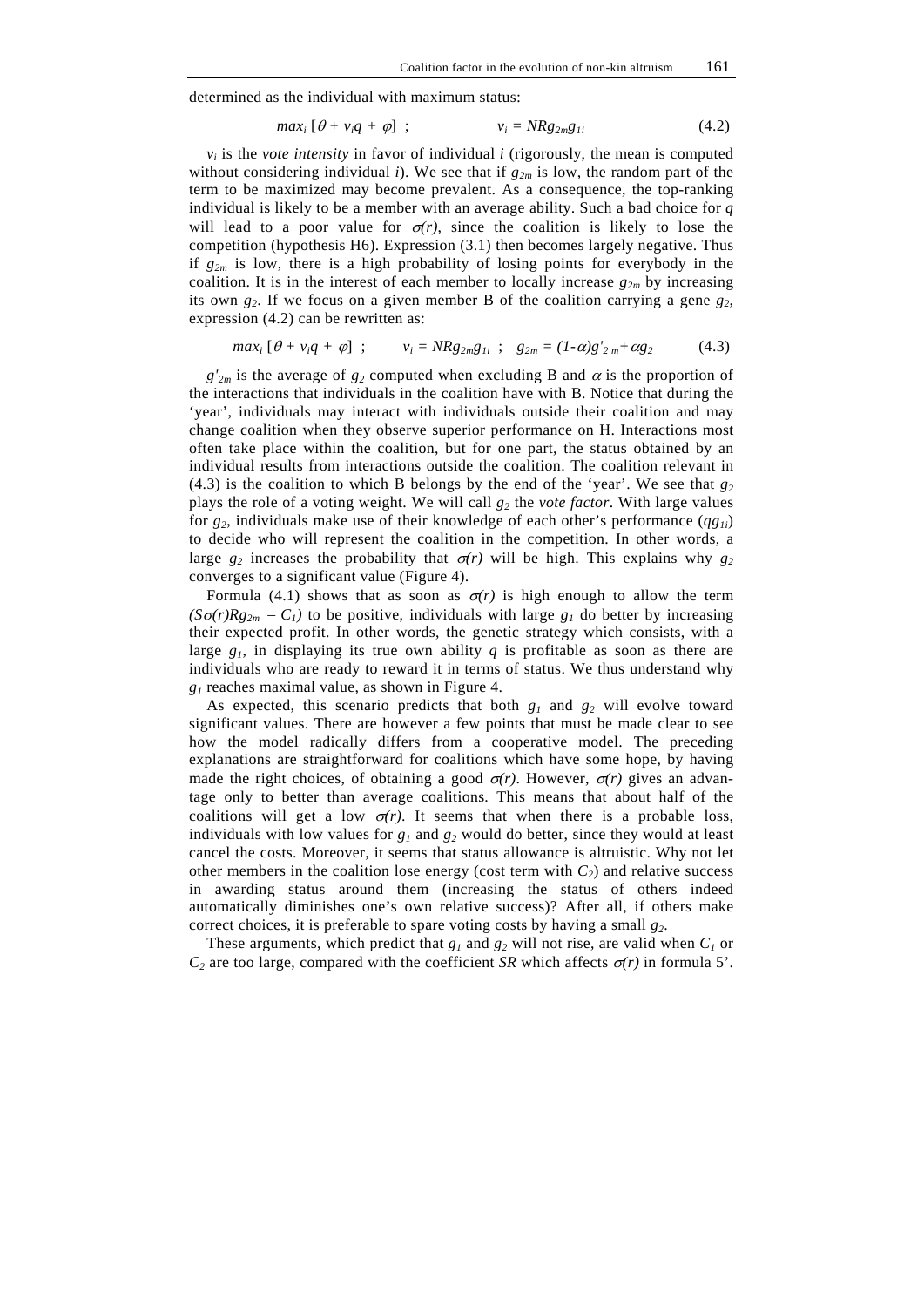However, when *SR* reaches a significant value, having a large  $g<sub>l</sub>$  is a good way of making substantial gains. To understand, this, we must consider the average benefit of  $g_1$  and  $g_2$  over generations. Coalitions change every 'year' and individuals are replaced as generations depart. A gene like  $g_l$  will be carried by many individuals over time. On average over generations, such a lineage will get the following benefit (the number of generations considered is supposed large enough for the coupling between  $g_1$  and  $g_2$  to be negligible and for  $g_2$  to average on  $g_{2m}$ ):

$$
N [q_m g_1 (SR \sigma_m g_{2m} - C_1) + (G - C_2 g_{2m}) q_m g'_{1m} ] + \Phi_m
$$
  
= 
$$
N [g_1 (SR g_{2m} / 2 - C_1) + (G - C_2 g_{2m}) g'_{1m} ] / 2 + \Phi_m
$$
 (4.4)

*q* and  $\sigma(r)$  are averaged to *1/2*, since they do not depend on  $g_1$ ;  $\Phi_m$  is the mean of the random variable  $\Phi(r)$ ;  $g'_{lm}$  stands for the mean of  $g_l$  over other members, excluding the considered lineage. We see that the decision for  $g_1$  crucially depends on *g2m*. It is, however, an all-or-nothing decision. If *g2m* reaches a certain threshold that makes  $(SRg_{2m}/2 - C_1)$  positive,  $g_1$  will tend to maximal values.

We must consider now what could lead  $g_{2m}$  to increase and reach this threshold. If we consider the benefit (4.1) over generations for a given lineage carrying the gene  $g_2$ , we get:

$$
N [q_{m}g_{lm} (SR \sigma_{m} g'_{2m} - C_I) + (G - C_2 g_2) q_{m}g_{lm} ] + \Phi_m
$$
  
=  $N [ (SR \sigma_{m} g'_{2m} - C_I) + (G - C_2 g_2) ] g_{lm} / 2 + \Phi_m$  (4.5)

We distinguish  $g'_{2m}$  from  $g_{2m}$  since the average status obtained by a lineage results from  $g_2$  averaged on *other* individuals, excluding the lineage itself.  $g'_{2m}$ does not depend on  $g_2$ . However, the average value of  $\sigma(r)$ ,  $\sigma_m$ , does. The relative aptitude *r* of a coalition indeed depends on the local average vote factor to which  $g_2$  contributes (see (4.3)). Expression (4.5) thus shows that there is a competition between two terms,  $SR\sigma_{mg'}_{2m}$  and  $-C_2g_2$ . The gist of the model lies in the fact that the benefit  $SR\sigma_{mg}^{\prime}{}_{2m}$  depends non-linearly on  $g_2$ , while the cost  $-C_2g_2$  is linear.

The value of  $\sigma_m$  depends on the correct choice expressed in (4.3). Figure 5a shows the probability of making a correct choice within a coalition, depending on the average vote intensity  $v_m = NRg_{2m}g_{1m}$ . When  $v_m$  is zero, then the probability of selecting the individual with the highest  $q$  is  $1/M$ , where  $M$  is the average size of coalitions. When  $v_m$  increases, the probability that the individual with highest  $q$  is selected tends toward *1*. This is due to the fact that in the latter case, the random part in expression (4.2) is dominated by the 'vote'  $v_i q$ . Figure 5b shows, according to  $v_m$ , typical coalition factors  $\sigma_m$  associated with the probabilities of Figure 5a. These values are computed in a context where the perfect strategy (best individual always selected) is prevalent in the remainder of the population (hence the fact that  $\sigma_m < 0.5$ ). Figure 5c shows the expression in square brackets in (4.5) as a function of *g2*:

$$
f(g_2) = [(SR\sigma_m g'_{2m} - C_1) + (G - C_2 g_2)]
$$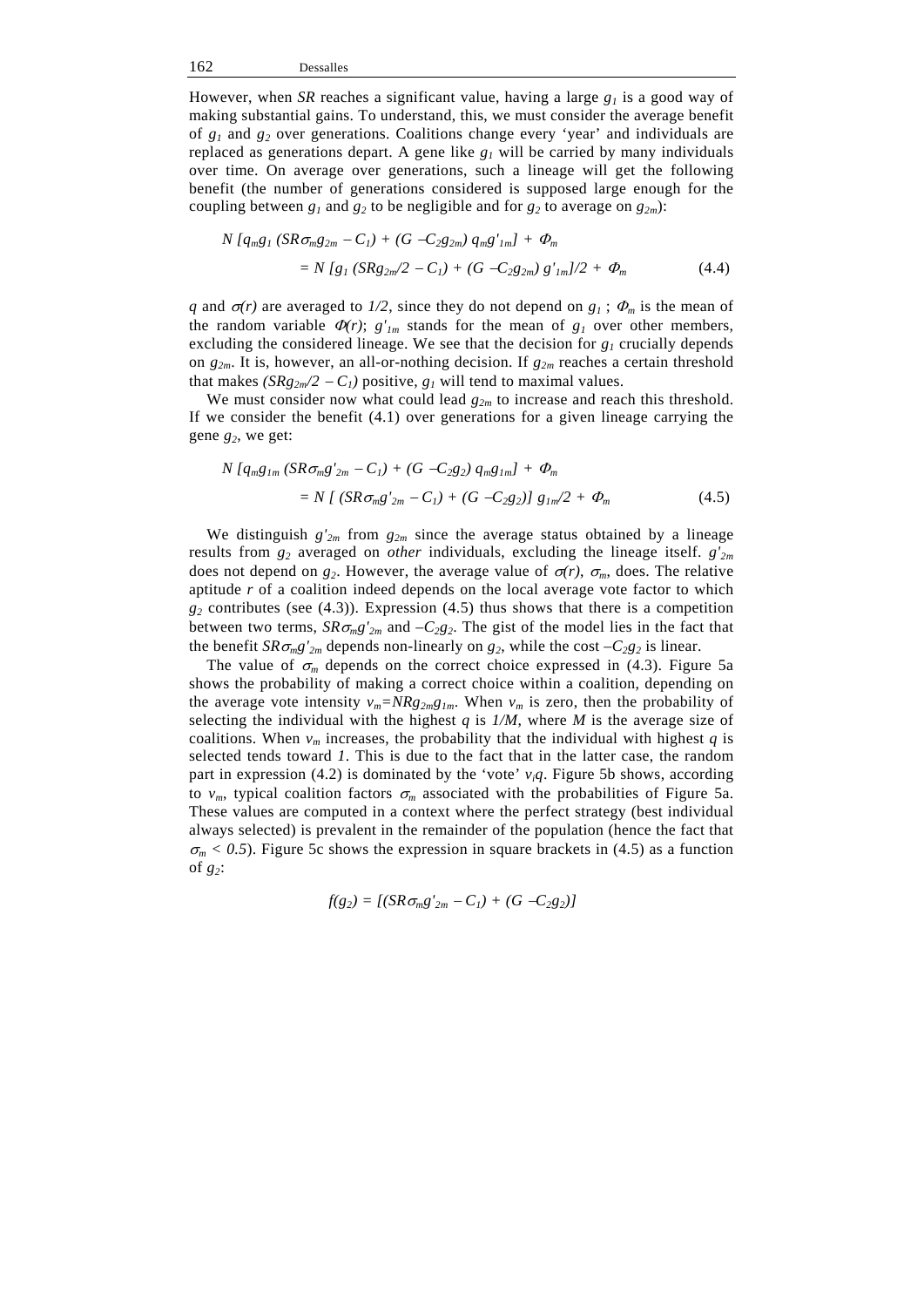

Figure 5: Study of the coalition factor. (a) shows the probability of choosing the best individual in the population according to the vote intensity *vm*. (b) shows the corresponding coalition factor  $\sigma_m$ . In (c), the function *f* is plotted against *g*<sub>2</sub>. The probability  $\alpha$  is 0.2, which leads to an expansion of the x-axis of a factor *5*.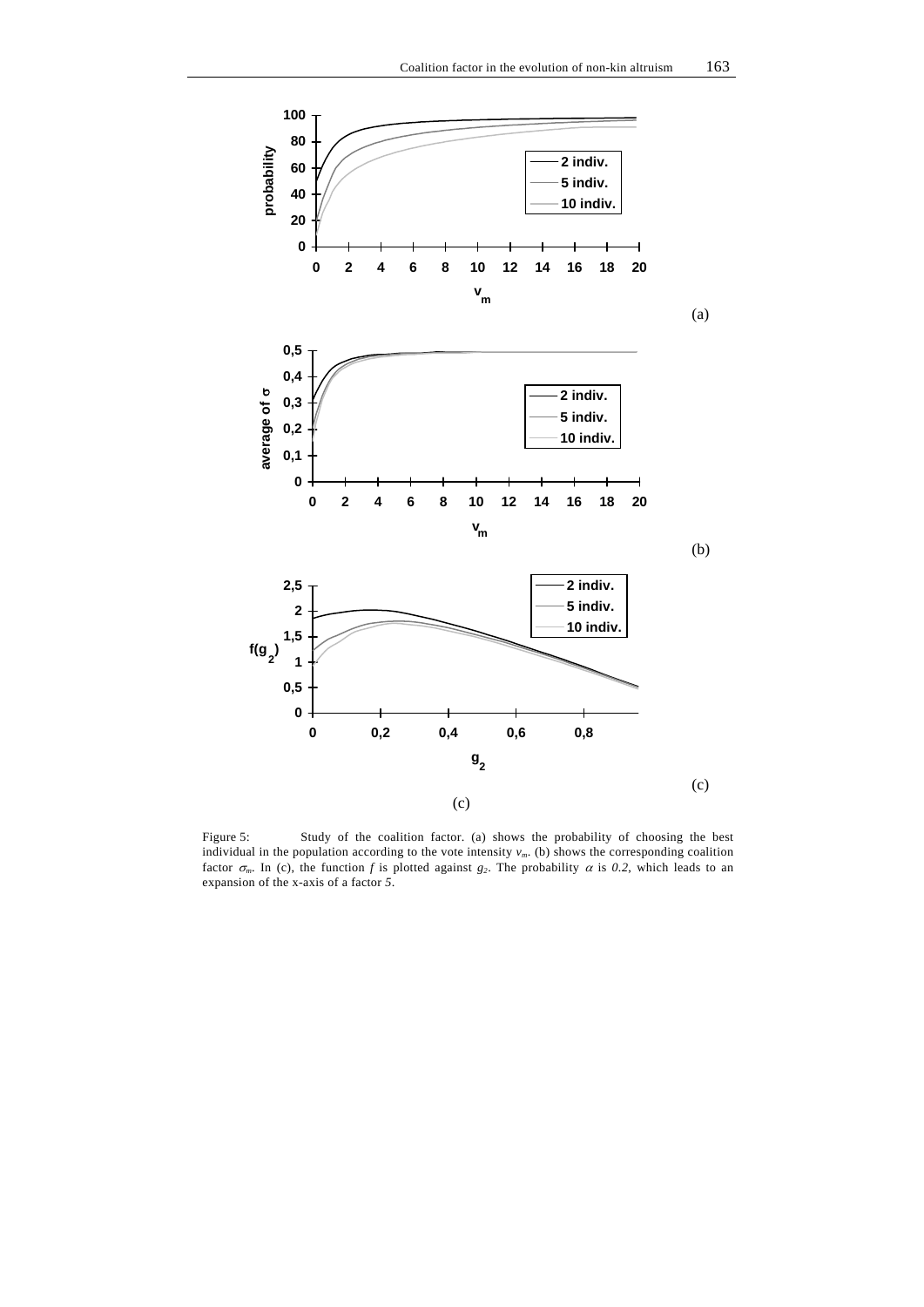( $\sigma_m$  depends on  $g_2$  through  $v_m = NRg_{lm}$  (( $1-\alpha$ )g'<sub>2m</sub>+ $\alpha$ g<sub>2</sub>), as in (4.3)). As we will see in the next subsection, the vote factor  $g_2$  will evolve toward the maximum of this curve and stabilize there.

It is important to note that the existence of a stable maximum is due to the nonlinearity of the coalition factor  $\sigma_m$ , which is itself the result of the intrinsic nonlinearity of the voting system. The probability of selecting a good candidate to represent the coalition in the competition increases in a non-linear way when  $g_2$ augments. For two-member coalitions, this probability is easily computed (we assume that  $\theta$  and  $q$  have a uniform density on  $[0,1]$ ):

$$
(6 + 4v_m - v_m^2)/12
$$
 when  $0 < v_m < 1$ ;  $1 - 1/(3v_m) + 1/(12v_m^2)$  when  $v_m > 1$ 

The slope for small values of  $v_m$  is 4 (see Figure 5a). The derivatives of the relative coalition aptitude *r* and the coalition factor  $\sigma(r)$  are expected to be even higher, as suggested by Figure 5b. When these derivatives exceed  $C_2/NRg_{lm}\alpha$ , we are certain to have a stable maximum for an intermediary value of  $g_2$ , as shown Figure 5c.

#### 4.3. STABILITY OF THE ALTRUISM FOR STATUS TRADE

We presented a model which is able to predict a stable altruistic strategy, balanced by a stable status allowance strategy. It is important to compare the conditions of stability of this model with those of the cooperative model. We will show that there is one evolutionary stable strategy, represented by the pair (*g1max*,  $g_2^*$ ), where  $g_{1max}$  is the maximal value of  $g_1$ . This strategy is close to  $(g_{1max}, g_2^0)$ , where  $g_2^0$  is the abscise of the maximum of  $f(g2)$ ). By definition,  $f'(g_2^0) = 0$ . The maximum of expression (4.5) is obtained for a value  $g_2^*$  such that:

$$
f'(g_2^*) = \frac{-f(g_2^*)}{g_{1m}} \cdot \frac{\partial g_{1m}}{\partial g_2}
$$

(we neglect the dependence of  $\Phi_m$  on  $g_2$ ). If we suppose that  $\partial g_{1m}/\partial g_2$  is small and *g<sub>1m</sub>* large,  $f'(g_2^*)$  must be small. We have locally  $f'(g_2^*) = (g_2^* - g_2^0) f''(g_2^0)$ . The factor  $f''(g_2^0)$  has a significant (negative) value, due to the non-linearity of  $\sigma_m$  (*cf.* Figure 5c). As a consequence,  $/g_2 \stackrel{*}{\rightarrow} g_2^0$  must be small. Under such circumstances, the maximum of (4.5) is thus obtained for a value close to  $g_2^0$ .

Now consider expression (4.4). As long as the term  $(SRg_{2m}/2 - C_1)$  remains positive, *g1* will not drift away from *g1max*. We are thus in a situation of double bind which guarantees stability. Let us start from  $g_{lm} = g_{lmax}$  and  $g_{2m} = g_2^0$ . If the domain where  $(SRg_2^0/2 - C_1) > 0$  is not too narrow, we expect  $g_2$  to have very little effect on  $g_{lm}$ , since there will be no selection pressure to push  $g_l$  away from  $g_{lmax}$ . As we saw,  $g_{lm}$  large and  $\partial g_{lm}/\partial g_2$  small ensure that  $g_2^*$  remains close to  $g_2^0$ . This, in turn, satisfies the constraint  $(SRg_{2m}/2 - C_1) > 0$ , since at equilibrium  $g_{2m} = g_2^*$ . So neither  $g_{lm}$  nor  $g_{2m}$  will drift away from  $g_{lmax}$  and  $g_2^0$ .

The condition for the existence of an equilibrium is thus:

$$
(SRg_2^0/2 - C_1) > 0 \tag{4.6}
$$

Expression (4.6) shows that  $g_2^0$  must have a significant value, and that the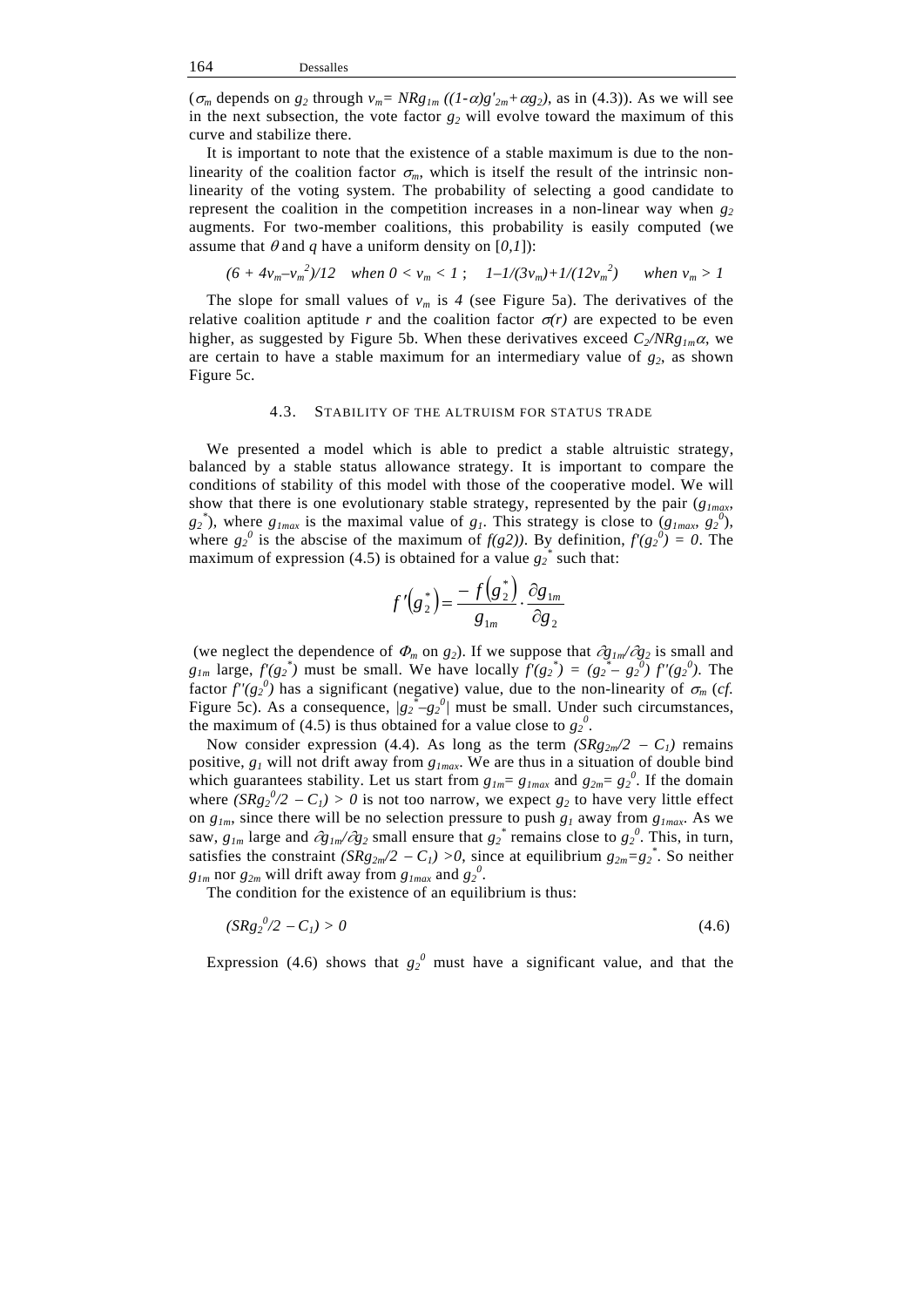

Figure 6: Influence of the status-to-vitality conversion coefficient *S*. Analysis performed through 64 runs of 3000 generations each. For each run, the time average of  $g_l$  is computed and its value is plotted. Experiments have been concentrated around the cut-off value.

status reward and its conversion into 'life points' must be large enough to compensate for the cost associated with the display of H. The cost coefficient  $C_2$  is implicit in (4.6), since  $g_2^0$  depends on it. This expression predicts that the 'political' scenario will converge when coefficients *R* and *S*, which control the production of status and its conversion into vitality, are high enough while costs  $C_1$ and *C2* remain limited. Figure 6 confirms this prediction: reliable convergence does exist above a cut-off value for the coefficient *S*.

Expression (4.6) should be compared with expression (2.6) which gives the conditions of stability in the cooperative scenario. There are however three important differences between both scenarios. The first difference comes from the cost  $C_2$ , which controls the stability of altruism in the two scenarios. However, the meaning of this coefficient is not exactly the same in both cases.  $C_2$  determines in one case the price paid for being cooperative, and in the other case the direct cost for granting status  $(C_2$  does not include the indirect handicap generated by the fact of advantaging others). Both acts are not equivalent, though. Cooperation is material, it requires a tangible expense of matter or energy to be effective. By contrast, status allowance can be immaterial, there is no reason for it systematicallyto involve a direct significant cost. The constraint of a low  $C_2$  is thus much easier to satisfy in the 'political' scenario.

The second difference comes from cheating detection, which was an essential component of the cooperative scenario. Individuals making the first step must have some confidence in the fact that their partners will reciprocate. In the 'political' model, the situation is inverted. If there is cheating at all, it is now expected from the first individual's side, while cheating detection should be performed by the second individual. It is indeed essential to the model that status be granted on the basis of a performance which correlates with a genuine political ability. If some individuals are able to simulate H, they gain status even if they lack the required abilities to really perform H, and the whole system collapses. As a consequence, H must be hard to fake, either by being costly (Zahavi 1995) or because other individuals have sufficient discriminative abilities to avoid deception.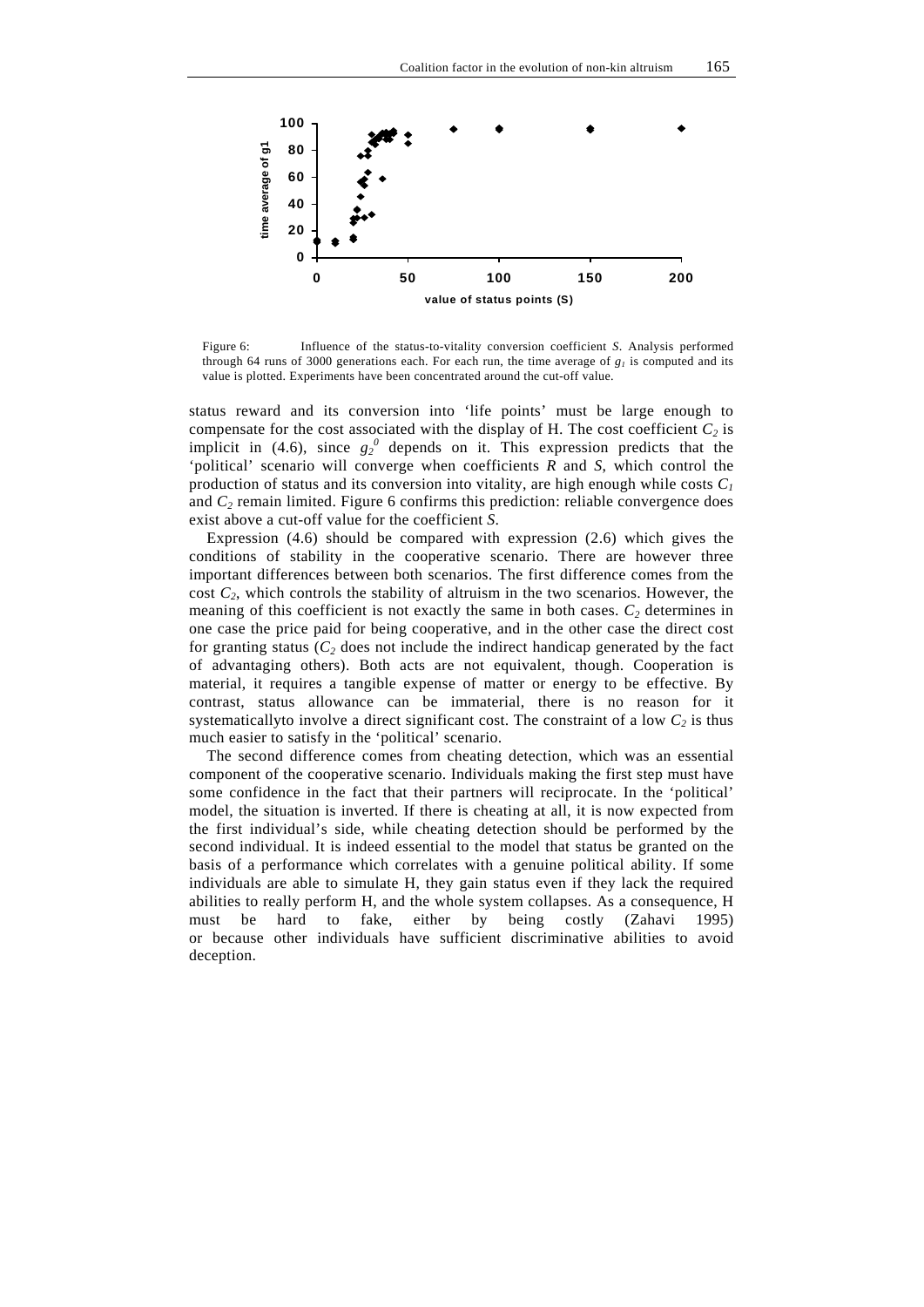A consequence of this inverted situation is that H can be performed toward several individuals simultaneously, which was impossible in the face-to-face cooperative scenario. We may think that there is still a possibility of cheating by failing to grant status to good performers, especially when other individuals can do the job. This is not, however, a profitable strategy. The coalition factor  $\sigma(r)$ introduces an indirect component into the trade. There is no point to cheating: a lower  $g_2$ , by locally making  $g_{2m}$  a bit too small, has bad consequences for all members of the coalition by significantly affecting  $\sigma(r)$ , and the cheating individual suffers from the situation it created.

The third important difference to be mentioned between the present model and the cooperative model is related to the global economy of the system. Let us consider the sum of all profits (4.1) made during a 'year' in a group of size *P*:

*PN*  $[g_{lm} (SRg_{2m}/2 - C_l)/2 + (G - C_2g_{2m})g_{lm}/2]$ 

At equilibrium, we have  $g_{2m} \approx g_2^0$ :

$$
PNg_{1m}/2 \cdot [(SRg_2^{0}/2 - C_1) + (G - C_2g_2^{0})]
$$

From (4.6),we must conclude that the first term within the brackets is positive. The presence of the second term,  $(G -C_2g_2^0)$ , makes the situation quite different from what we had in the cooperation model. The most striking difference is that the global balance needs not be positive. The constant *G* does not play any role in the computation of the equilibrium  $(g_{1max}, g_2^0)$ . *G* may even be negative. This means that, depending on ecological settings, H may be altruistic, but that it need not always be so. When *G* is zero, H may take the form of competitive displays, like the babbler "dance" (Zahavi and Zahavi 1997). When *G* is small or negative, or when  $C_2$  is significant, the overall profit may be small or negative. This means that the 'political' model does not require the production of a significant amount of additional resources, contrary to the cooperative model. The model is however fully compatible with a situation of altruistic display, with significant values for *G*. The 'political' model is not limited by the symmetry hypothesis, which is a basic assumption of the cooperation model. In some cases, we may expect that individuals will devote energy to provide a profusion of wealth in the hope of getting status. Notice that direct altruism  $(G > 0)$ , though compatible with the model, is not predicted by it. However, the model requires that the ability to perform H be correlated with coalition success. The ability to improve the security or welfare of a group may show such a correlation. This may be the reason why babblers are so altruistic. Although it is an ethological issue, we may conjecture that these birds, to some extent, choose to live in the group of individuals who show their ability to perform efficient altruistic acts. Zahavi describes the inter-group competition among babblers as a struggle, and the life of solitary individuals in open desert as hazardous. In such a context, the ability to join a successful group is essential. Losing welfare and reproduction opportunities in exchange for security may prove advantageous if it is done by granting to the status status to the status to the status to the status of the status of the status of the status of the status of the status of the status of the status of the status of the status of the status of the sta efficient groupmates, *i.e.*, individuals showing the ability to significantly increase,

through their sole behavior, the probability of success of the group. Ethological descriptions made by Zahavi about babblers let us suppose that the rewarded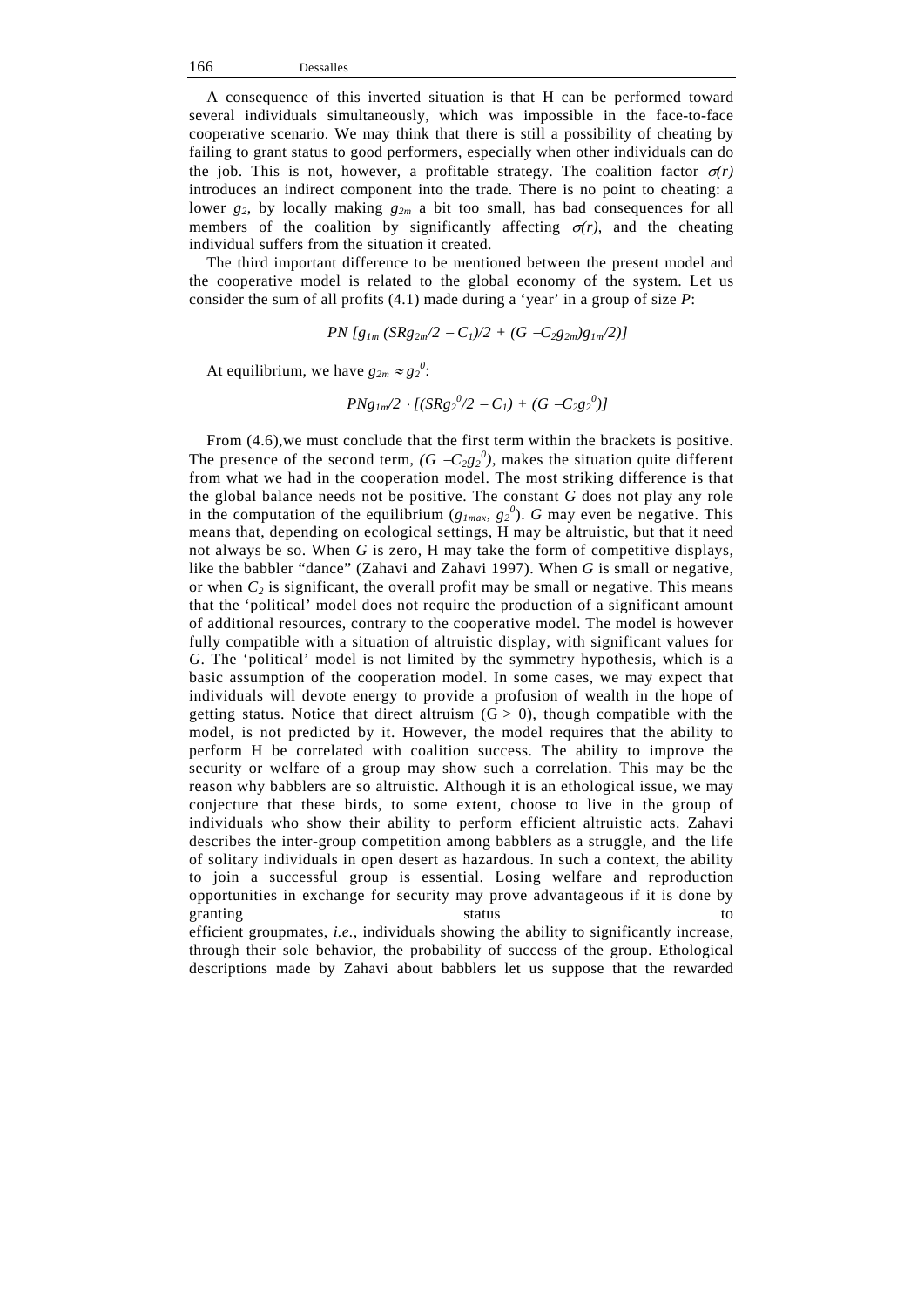abilities: guarding, feeding of low ranking individuals or predator mobbing, when performed by one or a few individuals, may have a definite influence on the fate of the whole coalition. This is what our 'political' model requires.

These three differences between the cooperative model and the 'political' model give them different ranges of applicability. Whenever costs are non-symmetrical, when cheating detection is performed by respondents, or when there is no evidence of any profitable trade generating additional resources, reciprocal cooperation cannot be invoked and the 'political' model becomes a good candidate of non-kin altruism.

# 4.4. DISCUSSION: IMPLICATIONS AND LIMITATIONS OF THE MODEL

The scenario described here relies on the presence of a new level, a competition between coalitions, that we name 'politics'. This scenario is very different from the introduction of an authority, like a government, which discourages individuals from cheating during private interactions by means of dissuading penalties (Axelrod 1984:156). The existence of an authority may stabilize cooperation, as long as cheating detection and dissuasion are efficient. We do not postulate such a supra-individual mechanism. However, it is possible to combine our scenario with this kind of policed cooperation scenario: the behavior H could consist in performing policing acts. This is an altruistic behavior which, in some settings, could correlate with coalition success. In such cases, policing would be rewarded with status and cooperative acts could be performed with confidence. This suggests that cooperation may evolve and stabilize in a 'political' context. Apart from this specific situation, there is no *a priori* link between our hypothesized 'political' level and any enforcement of honest cooperation.

Our scenario also differs from situations in which coalition members merely undergo a collective risk or may hope for a collective benefit. Most kinds of collective effects do not suppress the possibility of cheating. When computing the derivative of genetic cost/benefit balance, we observe that the derivative of the collective benefit must compensate for the negative derivative of the cost. As discussed above, the existence of a stable situation requires that the marginal collective effect is significantly positive for small individual investments. This is definitely the case in our coalition scenario where the voting process provides immediate benefits, as Figure 5b illustrates. This would not be the case, however, for a simple collective effect in which groups compete, for instance, by comparing the cumulative wealth of their members. In this case, the marginal influence of individual cooperation on the collective success is poor and would not compensate for the marginal cost.

Our 'political' scenario is not a mere instance of 'group selection', for two reasons. First, coalitions are not groups, since members of a coalition at least in part chose each other on the basis of their performance on H. Second, the individual marginal influence on coalition effect is significant. This is not the case for usual collective effects. For these two reasons, cheating, which is always profitable in 'group selection', is not a valid strategy in our scenario.

The original assumption of the 'political' model is that the *same* characteristic *q* that gives an advantage in the competition between coalitions allows to obtain status from conspecifics (hypothesis H5). The individual advantage of granting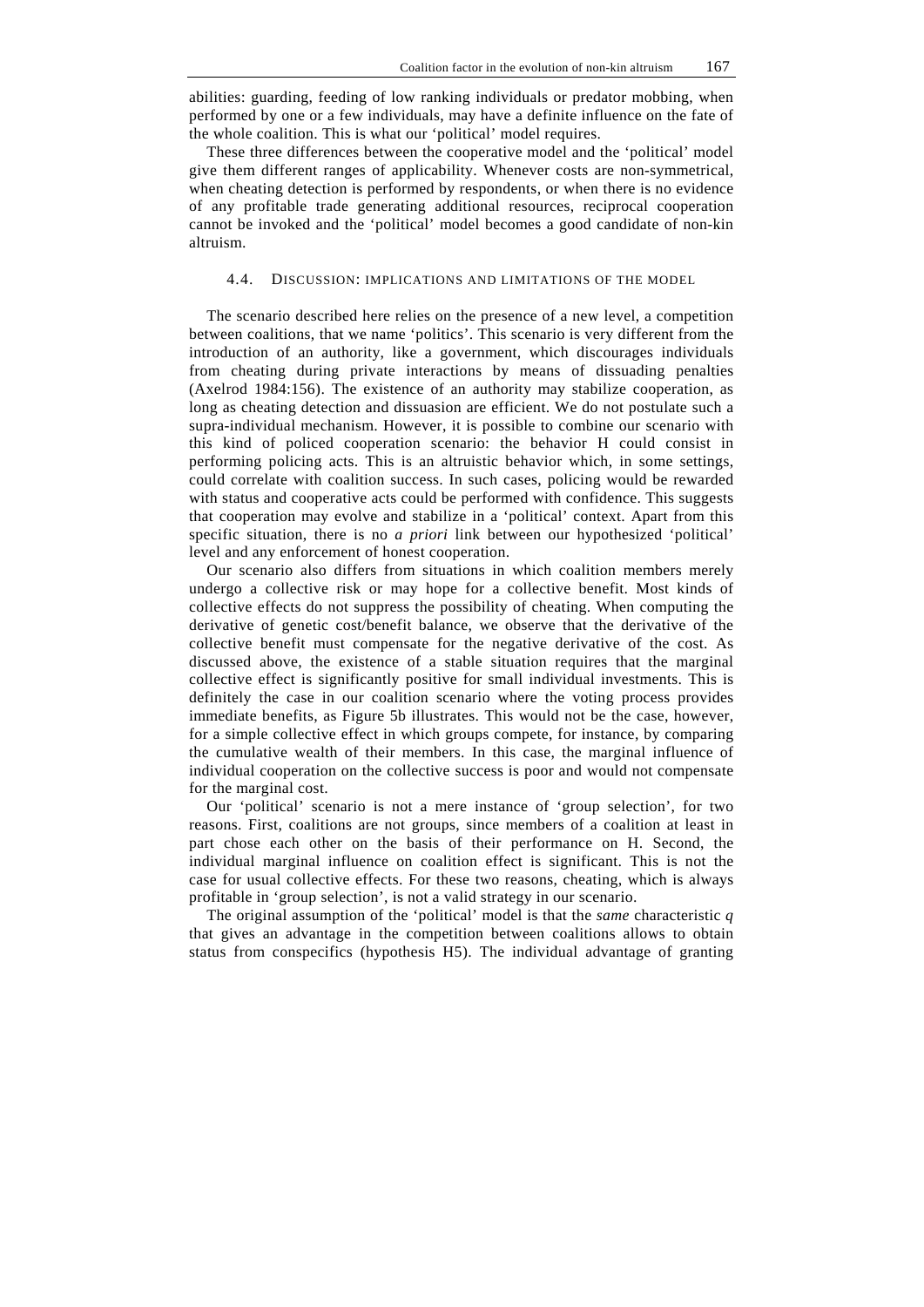status to others according to their performance lies in the higher probability of being well represented in the competition. Individuals with a large  $g_2$  reward high  $q$ individuals by proportionally granting them status. As a consequence, those individuals are likely to represent the coalition. Since their *q* is high, the coalition is likely to obtain a high  $\sigma(r)$ . Hence  $\sigma_m$  will be higher than average over generations. This link between  $g_2$  and  $\sigma_m$  is an essential part of the model. If we suppress this correlation, then  $\partial \sigma_m / \partial g_2$  is zero instead of being significantly positive, and thus *g2* goes down to zero.

The model presented here has been designed to show how an evolutionary stable strategy of altruistic behavior can emerge. Several of its aspects are of course oversimplified:

- Direct costs and benefits are supposed to be linear. It would be interesting to study the validity of the model when this is not the case.
- The competence *q* of individuals in performing H has no genetic basis. This restriction was introduced to focus on the evolution of the genetic 'willingness'  $(g<sub>1</sub>)$  to produce H. We did not experiment with a genetically based competence. Notice, however, that as long as  $g_1$  and  $q$  are not correlated, our results should not be affected, even if *q* is inherited.
- Individuals do not differ in their willingness to join good performers. In other words, the principle of coalition formation is postulated in the model. This willingness to follow other individuals could have a genetic basis. Beyond the emergence of actual coalitions, which does occur in the model, we could thus obtain an emerging sociality.
- Individuals have very limited cognitive abilities. They only remember the best performance previously observed. Of course, much cognitive performance is implicitly assumed in the fact that individuals are supposed to behave in competing coalitions. As in models of cooperation in which complex individual strategies are sometimes studied, individual behaviors could depend on more complex structures than the mere factors  $g_1$ ,  $g_2$  and  $q$ .
- Competition between coalitions is merely assumed, it is neither modeled nor given an opportunity to emerge. In a more complete simulation, the coalition effect could be an emerging consequence of specific socio-ecological settings.
- The notion of coalition effect is excessively simple. A coalition's success depends on the sole best ranking individual's competence. A more realistic account could then involve a more complex computation of the coalition effect. The model would thus be extended to account not only for simplified 'politics', but for simplified 'friendship' as well.

Despite all these limitations, the present model relies on a robust principle that allows non-cooperative altruism to emerge. The core of the model, which is that the 'voting' process provides a non-linear benefit to individuals, remains valid through all the above suggested improvements. Even if we learn much from them, these developments are likely to confirm that a non-linear collective effect is able to stabilize rewarded altruism. The 'voting' process resulting from status allowance may be extended to other non-linear processes. We may thus come upon a new theory of sociality among non-related individuals.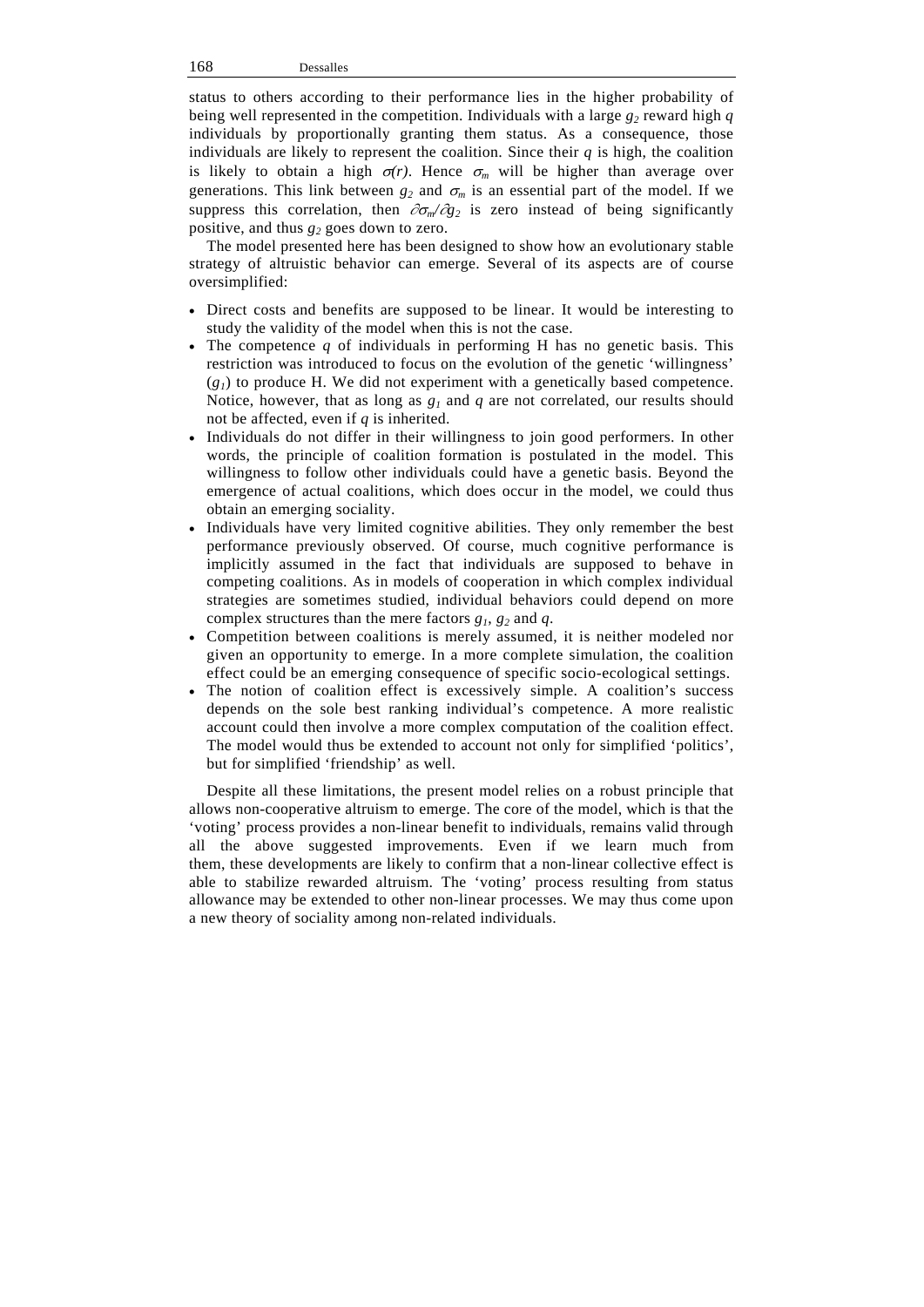# **5. Conclusion: biosociality revisited**

The first purpose of this paper was to dismiss cooperation as the ultimate explanation of altruism among non-related individuals. Cooperation may exist under very specific conditions, when some one-to-one trade is profitable to both partners and when individuals making the first step are able to detect uncooperative partners. When profits are poor or when cheating detection is not efficient enough, the free-rider strategy, which is not advantageous when there are few cooperative individuals, becomes prevalent as soon as the population reaches a certain level of cooperation. This leads to a complex dynamics in which random fluctuations are sustaining an oscillatory regime. This situation cannot generate any selection pressure.

When all the conditions for the existence of cooperation are not met, non-kin altruistic behavior remains a mystery. This is the case for instance when the altruistic behavior is directed toward several individuals simultaneously, or when no possibility of reciprocation is offered. The second objective of this paper was to propose a consistent model that may explain such forms of altruism. At first sight, the 'political' model presented here may seem quite peculiar: it is based on the emergence of coalitions and on a system of help-for-status trade. This model, which we designated as 'political', indeed leads to an evolutionary stable equilibrium. On the one hand, individuals compete in displaying a certain behavior that can be altruistic. On the other hand, they reward good performers by granting them status. This apparently reciprocal altruism is made stable by the existence of a competition between coalitions. Individuals who group around good performers and designate them as such are likely to win this inter-coalition contest.

In real politics, those who want to be in the victorious camp should join the side of the most promising candidate and designate her/him as their champion. During political campaigns, candidates behave rather altruistically, they spend a lot of money, and their supporters accept to give them the leadership, whatever the consequences after the election. This is also the essence of the mechanism invoked in our model. Of course, as an operational model of biological altruism, this is grossly simplified and many less caricatured scenarios can be proposed.

When Wilson described Human Nature, he could only conceive of two evolutionary explanations of sociality: kin selection, which is commonly invoked to explain eusociality in insect societies, and reciprocal altruism, which is claimed to operate mostly in primate and human societies (Wilson 1978:156). We showed that the latter mechanism is questionable. The model presented in Section 4 shows that there is at least one further alternative. It extends Zahavi's observation of the role of prestige and status as motives for altruistic performance. Zahavi's explanation, however, lacks an account of the willingness to grant status. This disposition, in itself, is as altruistic as the rewarded behavior. Its evolutionary stability is thus not predicted. In our 'political' model, however, status allowance appears as a profitable strategy: it plays the role of a vote. The stake of being well represented in the competition may justify the cost of conferring status upon others.

Our 'political' model was of course intended as an attempt to design a sound explanation of some forms of altruism, not as a restrictive account of all forms of altruistic interactions among non-related individuals. It may however give us a new insight into several bio-sociological phenomena, including some aspects of primate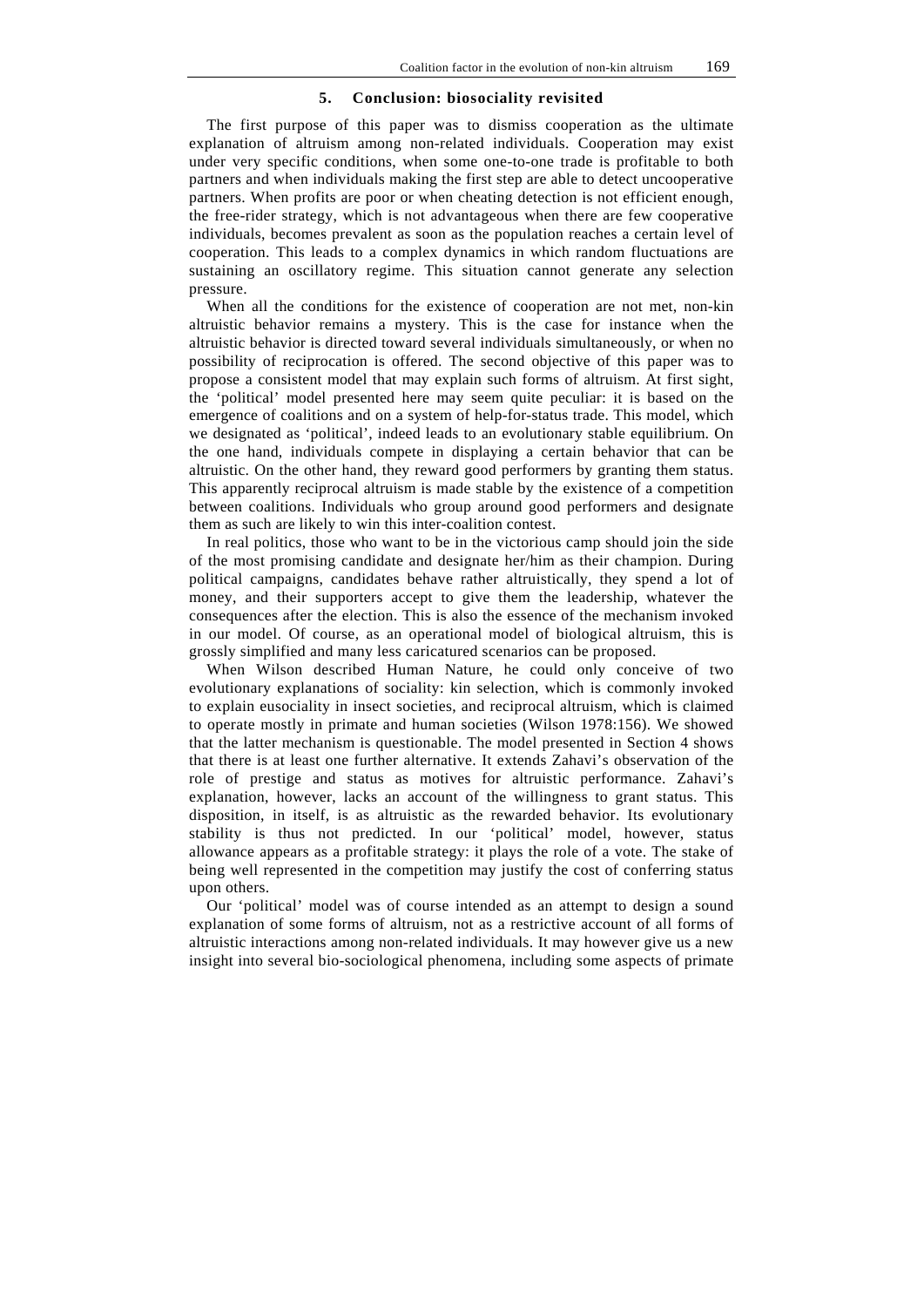or human social behavior. Temporary coalitions to take over have been described among chimpanzees (Goodall 1971; de Waal 1982). This ability to form political coalitions is also an obvious human characteristic. In the context of our model, this behavior is evolutionarily sound as soon as the criterion for joining a coalition is correlated with its political success.

Let us consider a behavior taken as example by Wilson: heroism. In all cultures, heroes, *i.e.,* individuals who prove their ability to perform courageous, though sometimes futile, acts, are conspicuously honored. Sociobiology (Wilson 1975, 1978) can only account for one part of the story: trying to appear as a hero is a profitable strategy since it provides a better access to resources and reproduction. Sociobiology cannot explain at all why other individuals, by honoring heroes, grant them with such essential advantages. Within the frame of the model described in Section 4, we may see this instance of human social behavior as an extreme case of coalition effect. Heroic acts are not necessarily directly profitable to observers (*G low*), though they are very risky  $(C_1 >> 1)$ . Why do heroes deserve status? According to the model, the ability to be a hero must be correlated with the success of the coalition. In other words, it should be advantageous to be friend of courageous individuals, because it helps to have them in the coalition during the inter-coalition contest. If we accept this statement, then the model provides an evolutionary account for heroism, which is not the case of sociobiology.

In (Dessalles 1998; in press), we suggest that a similar account may apply to the evolution of language, though this time  $G$  is positive and  $C<sub>l</sub>$  is small. The basic idea is that when coalitions reach a certain size, as hypothesized for human ancestors, relevant information replaces physical strength as determinant of success in the inter-coalition contest.

Sociality among unrelated individuals, which is best exemplified by the human species, deserves a sound explanation that reciprocal altruism is unable to provide. We designed a new model in which altruism can be a stable strategy. Beyond mere altruism, it predicts the existence of many complex social behaviors organized around a specific status system. In many animal species, status is extorted by brute force. It seems that among humans, and possibly in species like babblers, status is willingly granted. This opens the door to a new range of social behaviors that our species seems to have widely explored.

#### **References**

Axelrod, R., and Hamilton, W. D. (1981). "The evolution of cooperation". *Science*, *211*, 1390-1396.

Axelrod, R. (1984). *The Evolution of Cooperation*. New York: Basics Books.

- Boesch, C. (1994). "Hunting strategies of Gombe and TaÏ Chimpanzees". In R. W. Wrangham, W. C. McGrew and F. B.M. de Waal (eds), *Chimpanzee cultures*. Harvard University Press, 77-91.
- Cooper, B. and Wallace, C. (1998). "Evolution, partnerships and cooperation". *Journal of Theoretical Biology*, *195*, 315-328.

Dawkins, R. (1976). *Le gène égoïste*. Editions Menges, ed. 1978.

de Waal, F.B.M. (1982). *Chimpanzee politics: power and sex among apes*. Baltimore : The John Hopkins Univ. Press, ed. 1989.

Dessalles, J-L. (1996). *L'ordinateur génétique*. Paris : Hermès.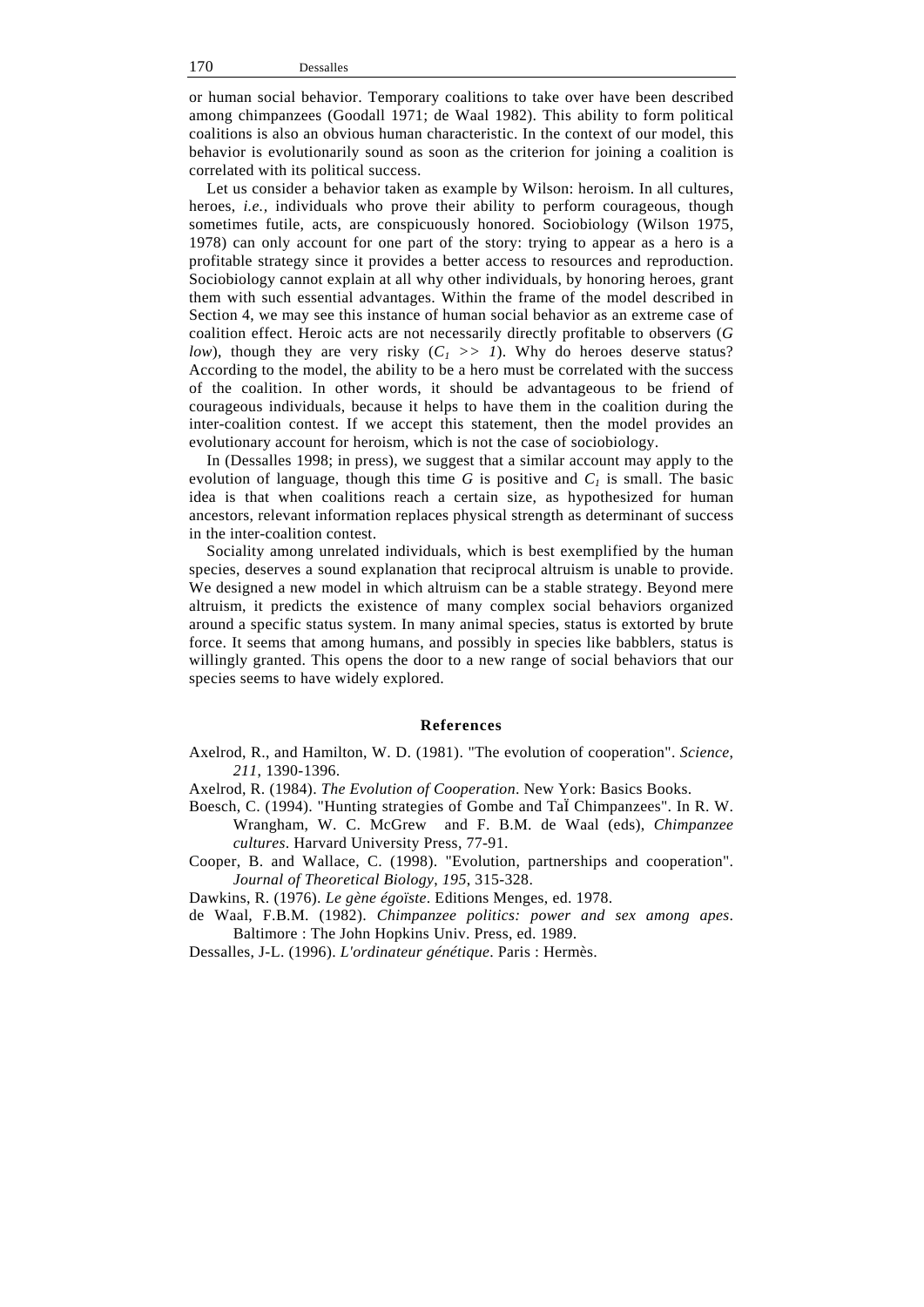- Dessalles, J-L. (1998). "Altruism, status, and the origin of relevance". In J. R. Hurford, M. Studdert-Kennedy and C. Knight (eds), *Approaches to the Evolution of Language - Social and Cognitive Bases*. Cambridge University Press, 130-147.
- Dessalles, J-L. (*to appear*). "Language and hominid politics". In C. Knight, J. R. Hurford and M. Studdert-Kennedy (eds), *The evolutionary emergence of language: social function and the origin of linguistic form (to appear)*. Cambridge : Cambridge University Press.
- Dugatkin, L. A. (1997). "The evolution of cooperation Four paths to the evolution and maintenance of cooperative behavior". *Bioscience*, *47*(4.2), 355-362.
- Dunbar, R. I. M. (1996). *Grooming, gossip, and the evolution of language*. Cambridge : Harvard University Press.
- Ferriere, R. and Michod, R. E. (1996). "The evolution of cooperation in spatially heterogeneous populations". *The american naturalist*, *147*(3.1).
- Frean, M. (1996). "The Evolution of Degrees of Cooperation". *Journal of Theoretical Biology*, *182*(2.6).
- Goldberg, D. E. (1989). *Genetic algorithms in search, optimization and machine learning*. Addison Wesley Publishing Company.
- Goodall, J. (1971). *In the Shadow of man*. Boston : Houghton Mifflin Company, ed. 1988.
- Grafen, A. (1990). "Biological signals as handicaps". *Journal of Theoretical Biology*, *144*, 517-546.
- Hamilton, W. D. (1964). "The genetical evolution of social behavior". *The Journal of Theoretical Biology*, *7*, 1-16.
- Jones, D. (1996). "Varieties of group selection". *Behavioral and Brain Sciences*, *19*(2.6), 778.
- Key, C. and Aiello, L. (to appear). *A prisoner's dilemma model of the evolution of paternal care*.
- Macy, M. W. and Skvoretz, J. (1998). "The evolution of trust and cooperation between strangers: a computational model". *American Sociological review*, *63*, 638-660.
- Nakamaru, M., Matsuda, H. and Iwasa, Y. (1997). "The Evolution of Cooperation in a Lattice-Structured Population". *Journal of Theoretical Biology*, *184*(1).
- Palmer, C. T., Fredrickson, B. E. and Tilley, Cristopher (1996). "Group selection or categorical perception?". *Behavioral and Brain Sciences*, *19*(2.6), 780.
- Peck, J. R. (1993). "Friendship and the Evolution of Cooperation". *Journal of Theoretical Biology*, *162*(2), 195-228.
- Trivers, R. L. (1971). "The evolution of reciprocal altruism". *The Quaterly Review of Biology*, *46*.
- Williams, G. C. (1966). *Adaptation and natural selection: a critique of some current evolutionary thought*. Princeton : Princeton University Press.
- Wilson, D. S. and Sober, E. (1994). "Reintroducing group selection to the human behavioral sciences". *Behavioral and Brain Sciences*, *17*, 585-654.
- Wilson, E. O. (1975). *Sociobiology: the new synthesis*. Harvard University Press.
- Wilson, E. O. (1978). *On human nature*. Cambridge, MA : Havard University Press.
- Zahavi, A. (1995). "Altruism as a handicap the limitations of kin selection and reciprocity". *Journal of Avian Biology*, *26*(1), 1-3.